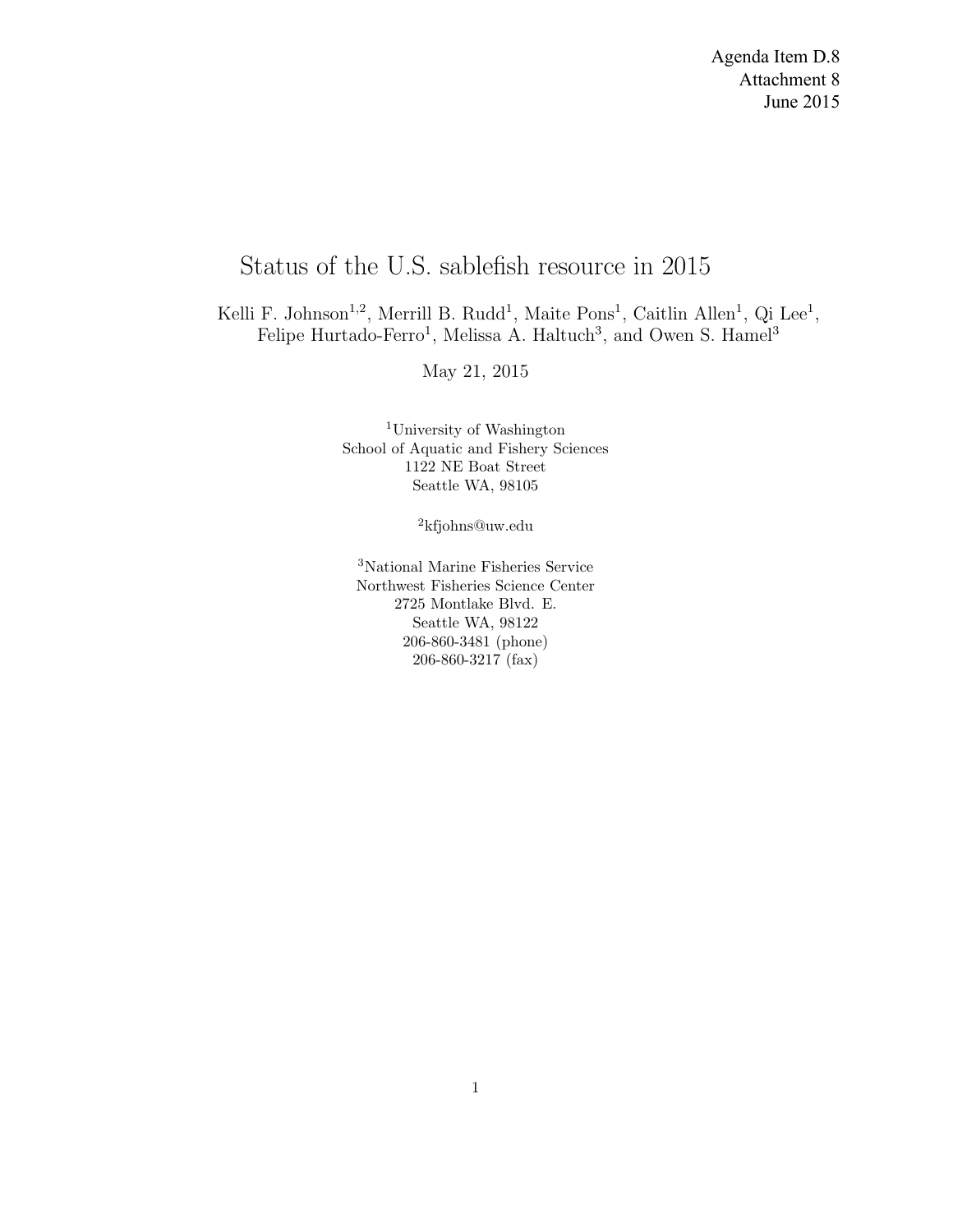# Contents

|                |       |                  | 3<br>Executive summary                                                                             |
|----------------|-------|------------------|----------------------------------------------------------------------------------------------------|
|                | Stock |                  | 3                                                                                                  |
|                |       |                  | 3                                                                                                  |
|                |       |                  | 5<br>Data and assessment $\dots \dots \dots \dots \dots \dots \dots \dots \dots \dots \dots \dots$ |
|                |       |                  | $\overline{7}$                                                                                     |
|                |       |                  | 8                                                                                                  |
|                |       |                  | 10                                                                                                 |
|                |       |                  | 11                                                                                                 |
|                |       |                  | 13                                                                                                 |
|                |       |                  | Unresolved problems and major uncertainties<br>15                                                  |
|                |       | <b>Forecasts</b> | 16                                                                                                 |
|                |       |                  | 17                                                                                                 |
|                |       |                  | 20                                                                                                 |
| 1              |       | Introduction     | 23                                                                                                 |
|                | 1.1   |                  | Distribution and stock structure $\ldots \ldots \ldots \ldots \ldots \ldots$<br>23                 |
|                | 1.2   |                  | 24<br>Life history and ecosystem considerations $\ldots \ldots \ldots \ldots$                      |
|                | 1.3   |                  | 25                                                                                                 |
|                | 1.4   |                  | Management history and performance<br>26                                                           |
|                | 1.5   |                  | 27                                                                                                 |
|                |       |                  |                                                                                                    |
| $\overline{2}$ |       | Assessment       | $27\,$                                                                                             |
|                | 2.1   |                  | 28                                                                                                 |
|                |       | 2.1.1            | NWFSC Shelf-Slope bottom trawl survey $\;\ldots\; \ldots\; \ldots\; \ldots$<br>28                  |
|                |       | 2.1.2            | NWFSC Slope bottom trawl survey<br>31                                                              |
|                |       | 2.1.3            | AFSC Slope bottom trawl survey<br>32                                                               |
|                |       | 2.1.4            | AFSC Triennial Shelf bottom trawl survey<br>32                                                     |
|                |       | 2.1.5            | 33<br>Other fishery-independent data                                                               |
|                |       | 2.1.6            | Environmental indices $\ldots \ldots \ldots \ldots \ldots \ldots \ldots$<br>33                     |
|                | 2.2   |                  | 35                                                                                                 |
|                |       | 2.2.1            | 35                                                                                                 |
|                |       | 2.2.2            | 35                                                                                                 |
|                |       | 2.2.3            | 36                                                                                                 |
|                |       | 2.2.4            | 36                                                                                                 |
|                |       | 2.2.5            | 37<br>Ageing bias and imprecision                                                                  |
|                | 2.3   |                  | 38                                                                                                 |
|                |       | 2.3.1            | Historical commercial landings<br>38                                                               |
|                |       | 2.3.2            | 40                                                                                                 |
|                |       | 2.3.3            | Fishery catch-per-unit-effort<br>40                                                                |
|                |       | 2.3.4            | 40                                                                                                 |
|                |       | 2.3.5            | Discard ratio estimates $\ldots \ldots \ldots \ldots \ldots \ldots$<br>43                          |
|                |       | 2.3.6            | Discard mortality estimates $\dots \dots \dots \dots \dots \dots$<br>44                            |
|                | 2.4   |                  | 45                                                                                                 |
|                |       | 2.4.1            | 45                                                                                                 |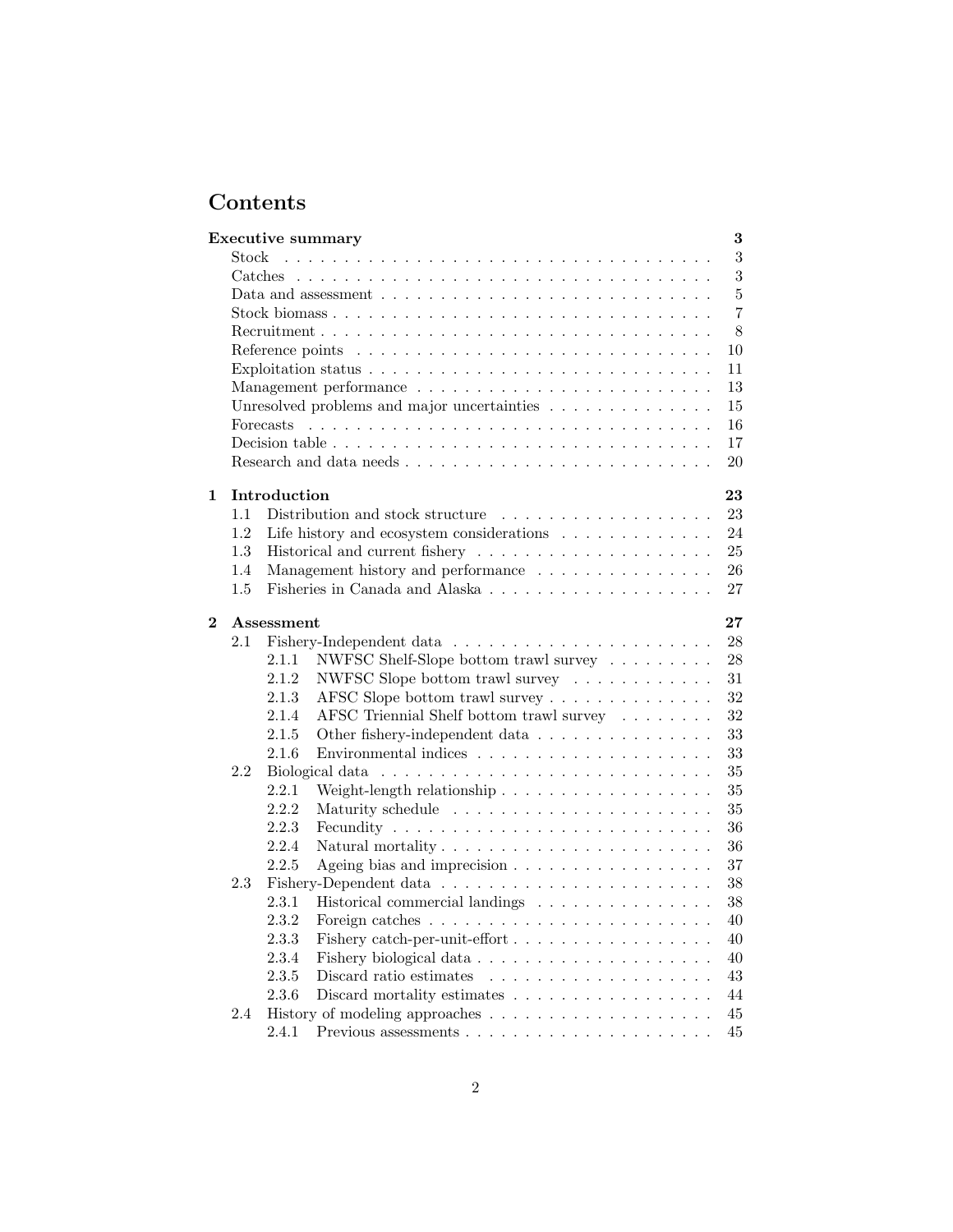|   |                  | 2.4.2          | Response to STAR Panel recommendations in 2011                             | 47     |  |  |  |  |  |
|---|------------------|----------------|----------------------------------------------------------------------------|--------|--|--|--|--|--|
|   | 2.5              |                |                                                                            | 49     |  |  |  |  |  |
|   |                  | 2.5.1          | Link from the 2011 to the 2015 assessment model $\ldots$ .                 | 49     |  |  |  |  |  |
|   |                  | 2.5.2          |                                                                            | 52     |  |  |  |  |  |
|   |                  | 2.5.3          |                                                                            | $52\,$ |  |  |  |  |  |
|   |                  | 2.5.4          |                                                                            | 52     |  |  |  |  |  |
|   |                  | 2.5.5          |                                                                            | 53     |  |  |  |  |  |
|   |                  | 2.5.6          | General model specifications                                               | 54     |  |  |  |  |  |
|   |                  | 2.5.7          | Estimated and fixed parameters $\ldots \ldots \ldots \ldots$               | $55\,$ |  |  |  |  |  |
|   | 2.6              |                |                                                                            | 56     |  |  |  |  |  |
|   |                  | 2.6.1          | Key assumptions and structural choices $\ldots \ldots \ldots$              | 56     |  |  |  |  |  |
|   |                  | 2.6.2          | Convergence status $\dots \dots \dots \dots \dots \dots \dots \dots \dots$ | 57     |  |  |  |  |  |
|   | 2.7              |                | Response to SSC recommendations $\dots \dots \dots \dots \dots \dots$      | $57\,$ |  |  |  |  |  |
|   | $2.8\,$          |                |                                                                            | 57     |  |  |  |  |  |
|   | $2.9\,$          |                | Uncertainty and sensitivity analysis                                       | 60     |  |  |  |  |  |
|   |                  | 2.9.1          |                                                                            | 61     |  |  |  |  |  |
|   |                  | 2.9.2          |                                                                            | 61     |  |  |  |  |  |
|   |                  | 2.9.3          | Parametric bootstrap using Stock Synthesis                                 | 62     |  |  |  |  |  |
| 3 |                  |                | Reference points                                                           | 62     |  |  |  |  |  |
| 4 |                  |                | Harvest projections and decision tables                                    | 63     |  |  |  |  |  |
| 5 |                  |                | Regional management considerations                                         | 64     |  |  |  |  |  |
| 6 |                  | Research needs |                                                                            | 65     |  |  |  |  |  |
| 7 |                  |                | Acknowledgements                                                           | 66     |  |  |  |  |  |
| 8 | References<br>66 |                |                                                                            |        |  |  |  |  |  |
| 9 | <b>Tables</b>    |                |                                                                            | 71     |  |  |  |  |  |
|   | 10 Figures<br>90 |                |                                                                            |        |  |  |  |  |  |

## Executive summary

## Stock

This assessment update reports the status of the sablefish (Anoplopoma fimbria, or 'black cod') resource off the coast of the United States (U.S.) from southern California to the U.S.-Canadian border using data through 2014. The resource is modeled as a single stock, however sablefish do disperse to some degree to and from offshore seamounts and along the coastal waters of the continental U.S., Canada, Alaska, and across the Aleutian Islands to the western Pacific and this is not explicitly accounted for in this analysis.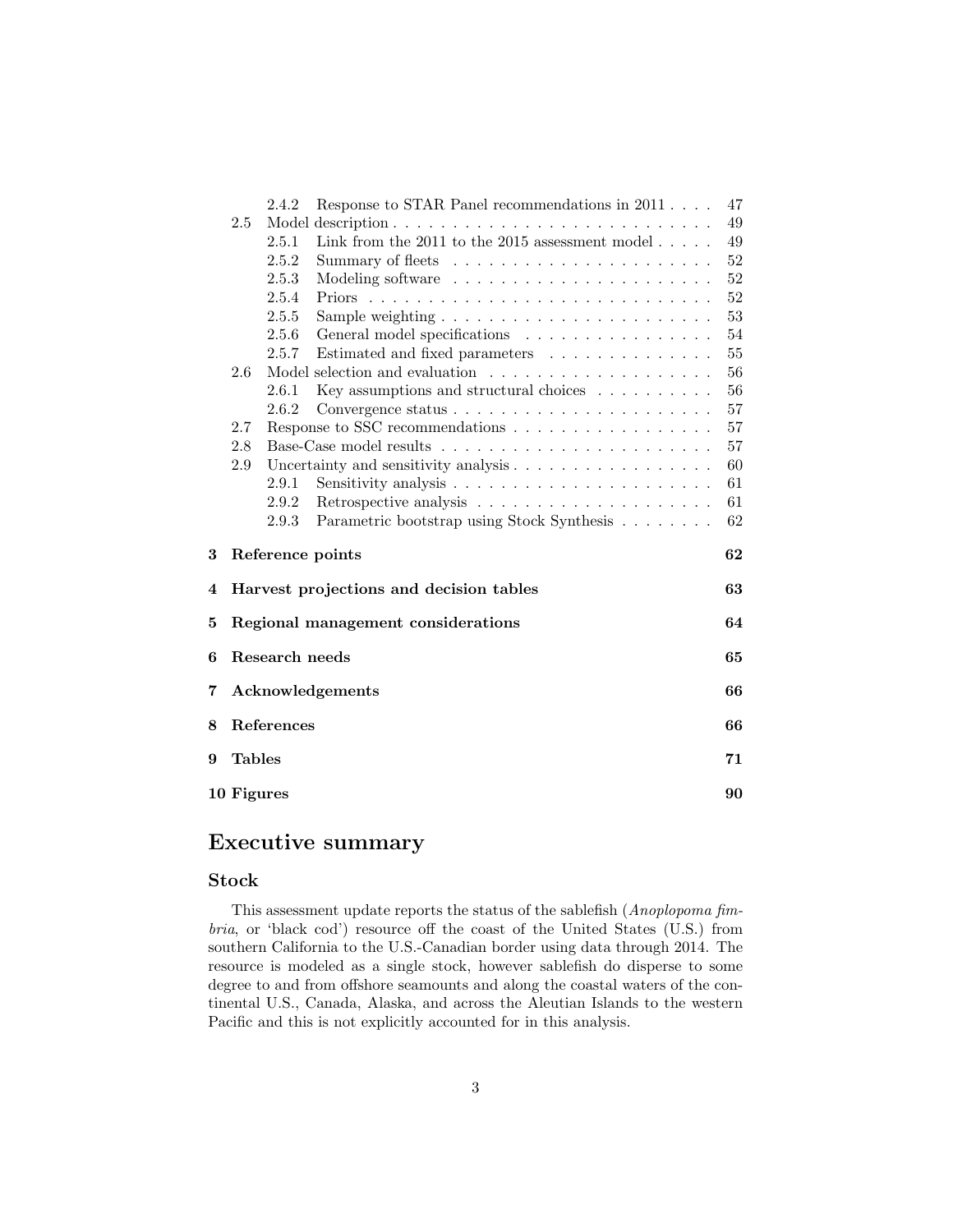## Catches

Historical sablefish landings were reconstructed from a variety of sources, and are generally more reliable than those for many other groundfish due to the consistent identification of sablefish by species. Uncertainty in historical landings (i.e., fish brought to market), primarily in the Washington-based fishery, stems from poor identification of fishing location (coastal U.S. waters, Canadian waters, or Alaskan waters). Given that sablefish are found from the southern tip of Baja Calfifornia to the north- central Bering Sea, fish landed in Washington ports are not necessarily caught off the coast of Washington. Revised reconstructions from California and Oregon, as well as a more limited analysis using Washington sources, for the 2011 assessment resulted in almost no change from landings used in previous sablefish assessments. Because discarding is explicitly modeled in the stock assessment, total catches (i.e., discards, drop offs, landings, etc.) are estimated simultaneously with other model parameters and derived quantities of management interest. Using an internal estimation approach, such as the one used here, can result in total mortality estimates that differ from those used by previous management and/or estimated using other methods.

Sablefish landings were small  $( $5,000 \text{ mt}$ ), and were primarily harvested by$ hook-and-line fisheries until the end of the 1960s. A very large catch by foreign vessels, fishing pot gear, in 1976 resulted in the largest single-year removal of over 25,000 mt from the stock. A rapid rise in domestic pot and trawl landings followed this peak removal, such that on average, nearly 14,000 mt of sablefish were landed per year between 1976 and 1990. Annual landings have remained below 10,000 mt in subsequent years, divided approximately 45% from hookand-line, 17% from pot, and 38% from trawl gear during the most recent decade. In the last three years, since the implementation of the trawl catch share program, relative landings from the pot fishery have increased while trawl landings have decreased. Model estimates of discarding result in total dead catches that are an average of 5.08% larger than reported landings over the last decade. However, due to a lack of data regarding changes in selectivity and retention during the historical period (prior to the current observer program, which began in 2002), total catch and age and length composition of landings and discards for much of the time-series represent an important source of uncertainty in this stock assessment.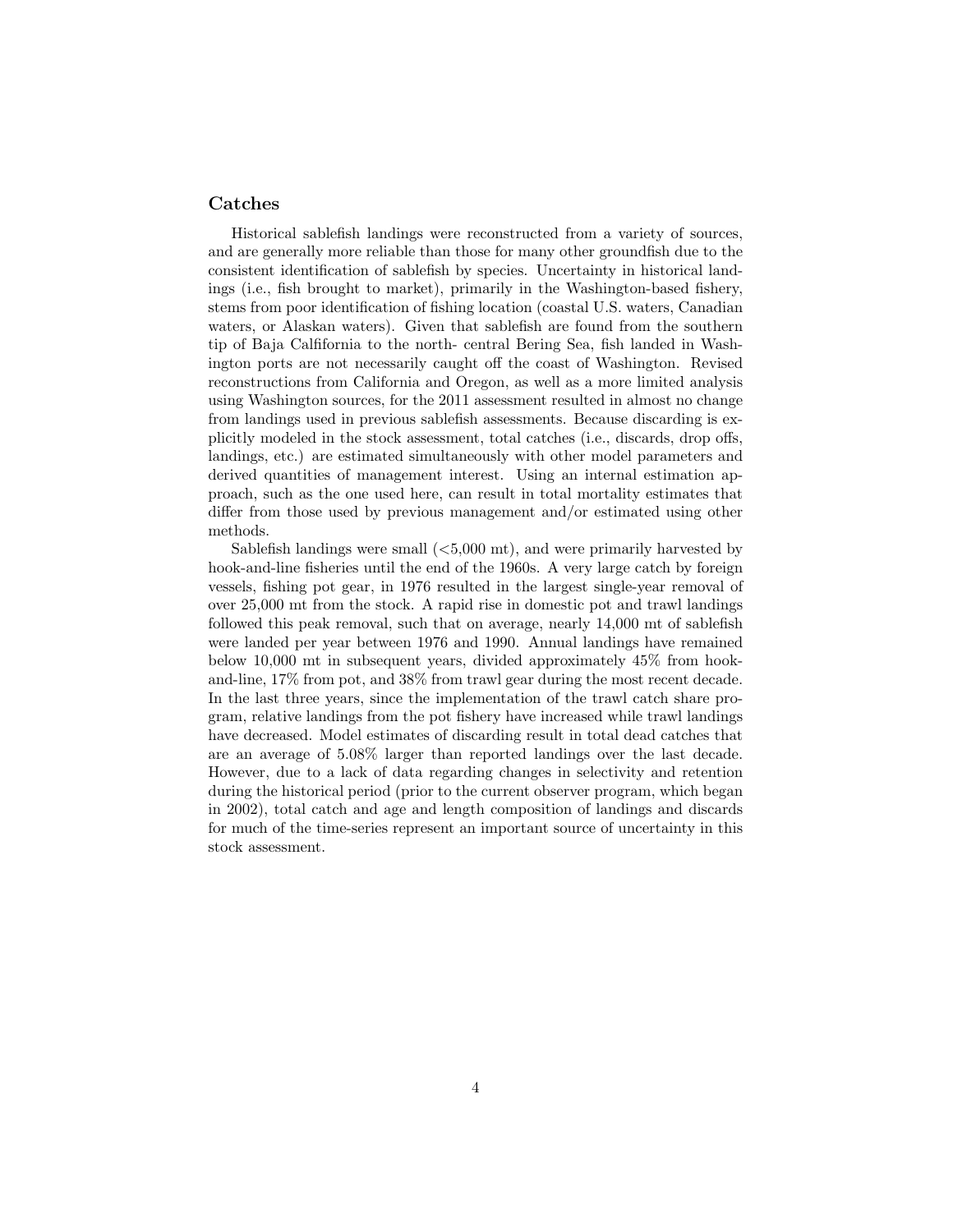

Figure 1: Sablefish landings history, 1900-2014. Fleet names indicate gear type  $(HKL = Hook-and-line, POT = Pot, and TWL = Trawl)$ . Foreign fleets are included and are largely responsible for the peak landings in 1976 and 1979.

|      |             | Hook-and-Line | Pot         |      | Trawl |                 |
|------|-------------|---------------|-------------|------|-------|-----------------|
| Year | $_{\rm mt}$ | %             | $m_{\rm t}$ | %    | mt    | $\overline{\%}$ |
| 2001 | 2362        | 3.03          | 673         | 0.86 | 2596  | 3.33            |
| 2002 | 1749        | 2.25          | 472         | 0.61 | 1568  | 2.01            |
| 2003 | 2283        | 2.93          | 799         | 1.03 | 2213  | 2.84            |
| 2004 | 2515        | 3.23          | 816         | 1.05 | 2411  | 3.10            |
| 2005 | 2807        | 3.60          | 997         | 1.28 | 2399  | 3.08            |
| 2006 | 2604        | 3.34          | 1053        | 1.35 | 2538  | 3.26            |
| 2007 | 2060        | 2.65          | 688         | 0.88 | 2489  | 3.20            |
| 2008 | 2301        | 2.95          | 675         | 0.87 | 2892  | 3.71            |
| 2009 | 3274        | 4.20          | 863         | 1.11 | 3061  | 3.93            |
| 2010 | 3379        | 4.34          | 910         | 1.17 | 2539  | 3.26            |
| 2011 | 3231        | 4.15          | 1449        | 1.86 | 1724  | 2.21            |
| 2012 | 2561        | 3.29          | 1179        | 1.51 | 1498  | 1.92            |
| 2013 | 1865        | 2.39          | 846         | 1.09 | 1402  | 1.80            |
| 2014 | 1868        | 2.40          | 1032        | 1.32 | 1256  | 1.61            |

Table 1: Recent sablefish landings (mt) by fleet.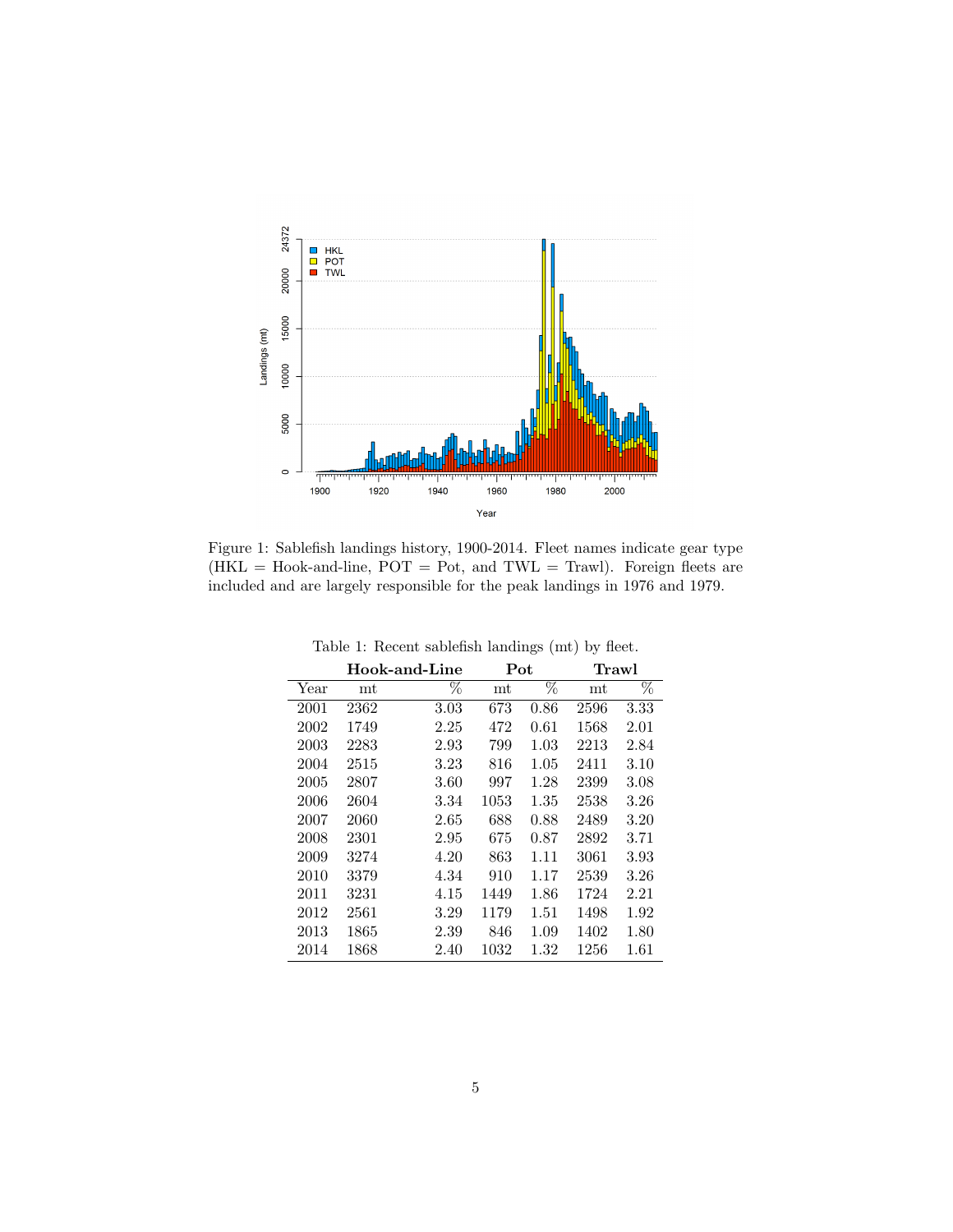## Data and assessment

This stock assessment is an update of the 2011 sablefish assessment, using the same data streams and general data analysis methods, structural choices, and assumptions as in that assessment. This assessment update did, however, make use of the most recent version of the Stock Synthesis modeling platform (3.24u, released 29 August, 2014). Primary data sources include landings and length- and age-frequency data from both the retained and, in recent years the discarded portion of the commercial catch. Discard rates as well as mean observed individual body weight in the discards are also included. The National Marine Fisheries Service (NMFS) Northwest Fisheries Science Center (NWFSC) Shelf-Slope trawl survey relative biomass index is the primary source of stock trend information, updated to cover the period 2003-2014 and include depths from 55-1,280 m. Other (discontinued) survey indices contributing information on trend and sablefish demographics include: the NWFSC slope survey conducted from 1998-2002, the Alaska Fisheries Science Center (AFSC) slope survey (1997-2001), and the AFSC/NWFSC triennial shelf trawl survey (1980- 2004). Environmental time-series including both sea-surface height (used in previous sablefish assessments) and zooplankton abundance were also investigated.

All externally estimated model parameters, including those defining the weight- length relationship, maturity schedule, and fecundity relationships, have been revisited and, in some cases, revised from the values used in previous assessments. The assessment explicitly estimates parameters describing dimorphic growth and mortality differences between male and female sablefish. Recruitment uncertainty is included via a full time-series of estimated deviations from the stock-recruit curve. Uncertainty in leading parameters such as natural mortality, the unexploited equilibrium level of the stock-recruit function, and catchability coefficients of the survey indices are explicitly included in the model results. Due to the one-way-trip nature of the time-series it was not possible to estimate the steepness parameter  $(h)$  of the stock-recruitment relationship, so this quantity was fixed at a value of 0.6 and explored via sensitivity analyses. Aging error, including both precision and accuracy, was extensively investigated during the 2011 assessment. The potential for underestimating the age of the oldest fish was not resolved with available data, and therefore aging bias also remains an important source of uncertainty. Sablefish are caught throughout the depth and geographic range of the survey and calculation of the relative biomass in the southern area is of particular management interest. To account for both the spatial and temporal variation in sablefish density and irregularity in sampling a delta-Generalized Linear Mixed Effects Model (delta-GLMM) with Gaussian Markov random fields was used to provide an index of abundance. The delta-GLMM method accommodates both spatial and spatiotemporal variation through the use of Gaussian Markov random fields.

During the 2011 full assessment, a vast number of historical management actions were condensed down to those that seemed most likely to have had a direct influence on fishery behavior (either sorting and retention, selectivity, or both)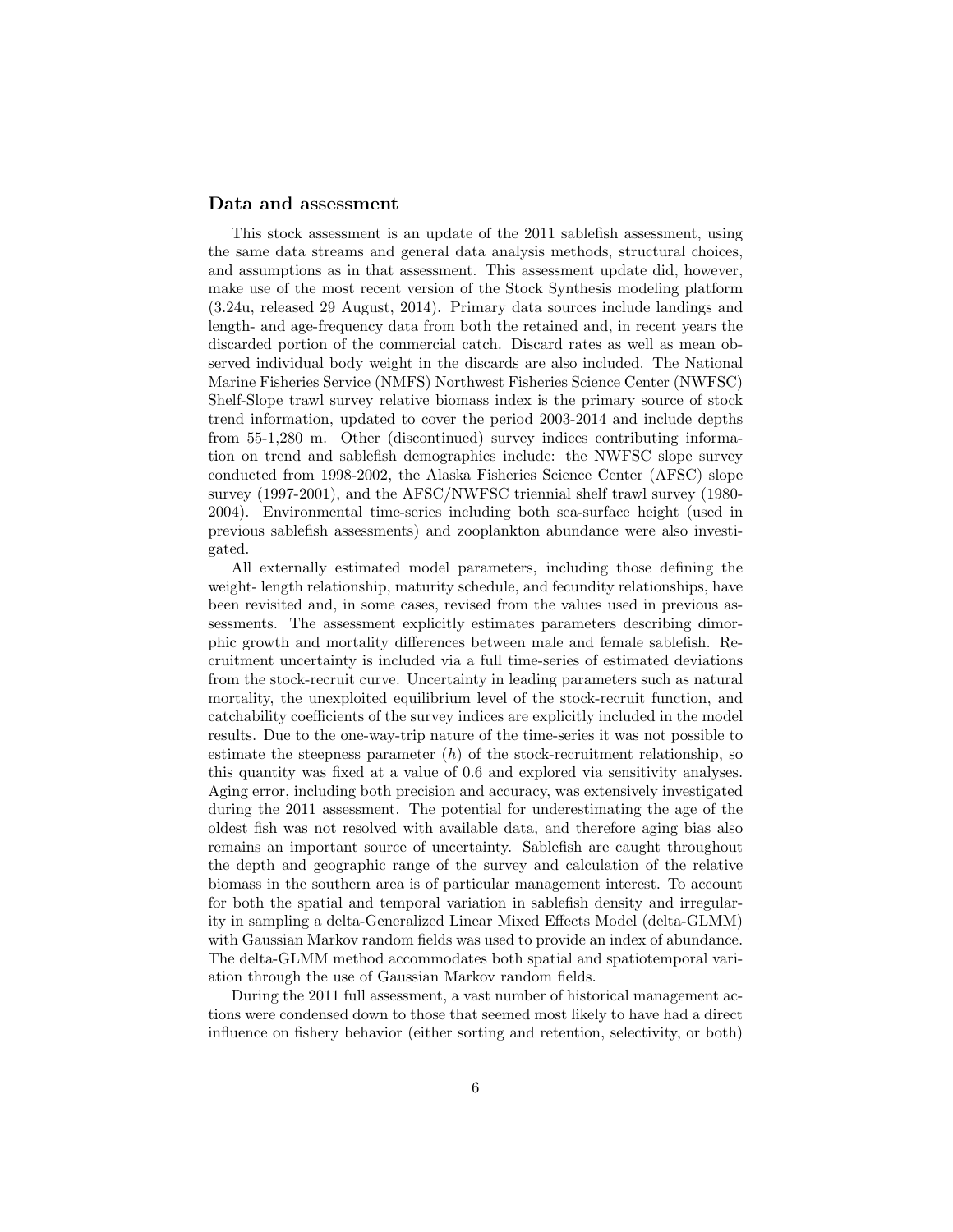to reduce the complexity in modeling fishery dynamics. The 2011 base-case model, which forms the basis for this this update, attempted to parsimoniously represent these changes in selectivity and retention with the fewest number of parameters possible, requiring that among-parameter correlations remained low and estimation behavior robust. Furthermore, the time-block for retention, with respect to the trawl fishery, was updated to assume full retention to match the adoption of the West Coast Groundfish Trawl Catch Share Program in 2011.

#### Stock biomass

Sablefish are estimated to have been exploited at a modest level through the first half of the  $20^{th}$  century. Following a period of recruitments, estimated to have been above average, but highly uncertain, the spawning stock biomass rebounded to nearly unexploited levels in the late 1970s. Large harvests during those years, and lower average recruitment throughout the 1980s and early-1990s, are estimated to have caused the stock to decline continuously between 1976 and 2001, despite harvest rates that were below the current OFL rate from 1983 through 2001. Following higher recruitments in 1995, 1999, and 2000, the spawning biomass increased slightly during the early-2000s, but has continued to decline since 2005, due, in large part, to extremely poor recruitments from 2002 to 2007. The relative spawning biomass is estimated to be at only 33% of unexploited levels in 2015; however this value is highly uncertain (∼95% intervals range from 2.23-5.85%). Although the relative trend in spawning biomass is quite robust to uncertainty in the leading model parameters, the productivity of the stock is highly uncertain due to confounding of mortality, absolute stock size, and productivity. The estimated spawning biomass in 2015 is 54,330 mt, however, the ∼95% interval ranges broadly from 22,570 to 86,090 mt reflecting little information in the data about absolute stock size. SB was projected to fall by 6% from 2011 to 2015 in the last assessment, and the current assessment estimates that the decline was actually 9%. But since,  $SB_0$  is 19% lower in the current assessment, the stock is somewhat less depleted than was estimated in 2011, even with the greater rate of decline. The higher rate of decline in the current assessment appears primarily due to the 2010-11 recruitments being estimated at only 58% of their combined numbers in the 2011 assessment.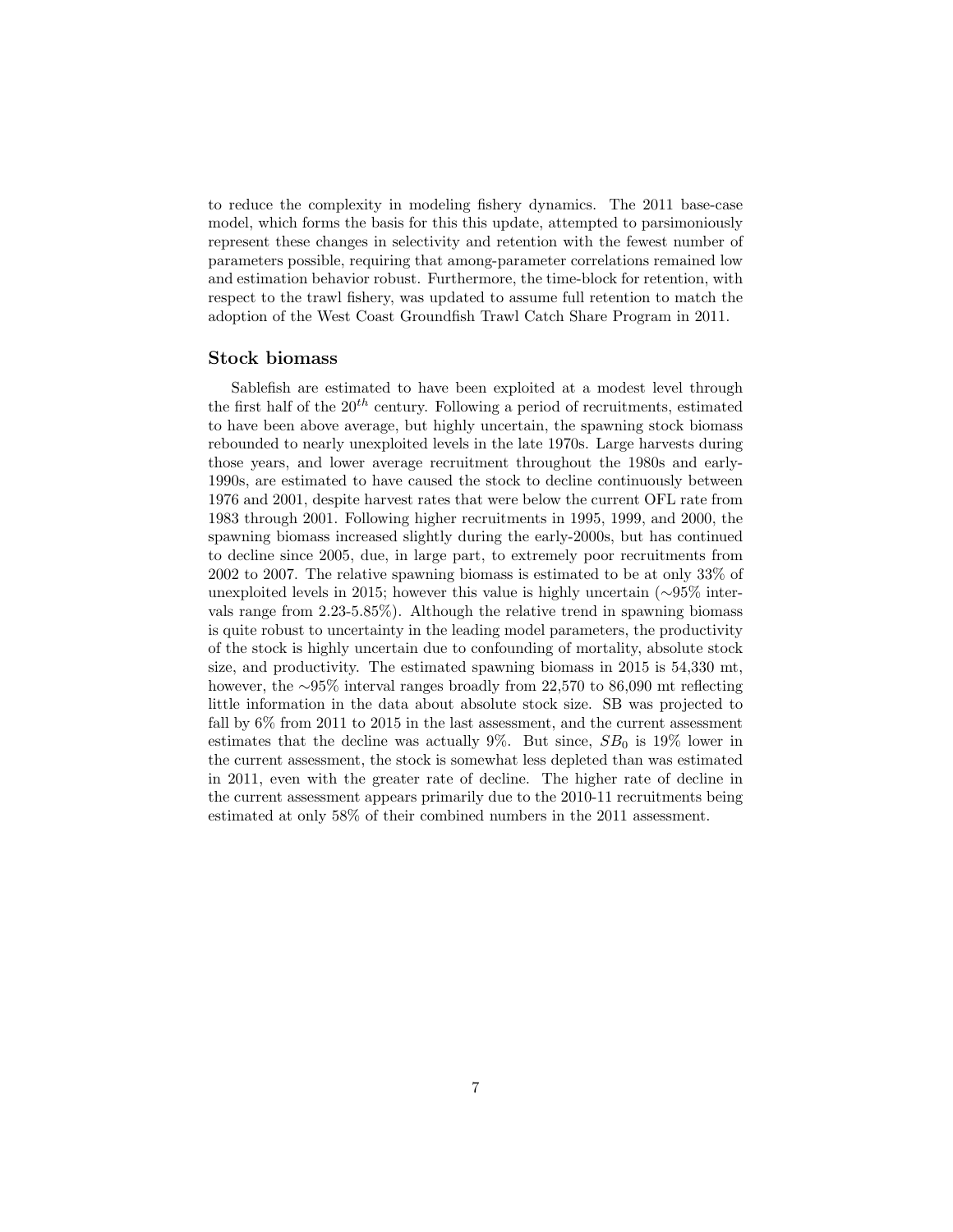Spawning biomass (mt) with ~95% asymptotic intervals



Figure 2: Estimated spawning biomass time-series (1900-2015) for the base-case model (circles) with with ∼95% intervals (dashed lines).

| Year | Spawning<br>biomass<br>$(\mathrm{mt})$ | $\sim 95\%$ interval | Estimated<br>recruit-<br>ment | $\sim 95\%$ interval | Estimated<br>depletion | $\overline{\sim}95\%$<br>interval |
|------|----------------------------------------|----------------------|-------------------------------|----------------------|------------------------|-----------------------------------|
|      |                                        |                      | (1000s)                       |                      |                        |                                   |
| 2005 | 71,638                                 | 41,998-101,279       | 588                           | 185-991              | 49 %                   | $33-64%$                          |
| 2006 | 70,829                                 | 41,392-100,265       | 1,672                         | 895-2,449            | 48 %                   | 33-64 $%$                         |
| 2007 | 68,893                                 | 39,969-97,818        | 1,198                         | 515-1,880            | 47 %                   | $32 - 62\%$                       |
| 2008 | 66,028                                 | 38,018-94,038        | 27,163                        | 17,233-37,093        | 45 %                   | $30 - 60\%$                       |
| 2009 | 62,042                                 | 35, 195-88, 889      | 1,704                         | 706-2,701            | 42 %                   | 28-56 %                           |
| 2010 | 56,828                                 | 31,319-82,337        | 16,589                        | 9,821-23,356         | 39 %                   | $25 - 52\%$                       |
| 2011 | 54,188                                 | 29, 234 - 79, 143    | 5,275                         | 2,747-7,804          | 37 %                   | $24-50\%$                         |
| 2012 | 51,457                                 | 27, 137-75, 776      | 4,061                         | 1,760-6,363          | 35 %                   | 22-48 %                           |
| 2013 | 50.631                                 | 26,414-74,848        | 41,745                        | 22,626-60,863        | 34 %                   | $22 - 47\%$                       |
| 2014 | 50,044                                 | 25,961-74,127        | 3.482                         | 70-6.895             | 34 %                   | $21 - 47\%$                       |
| 2015 | 49,071                                 | 25,206-72,936        | 12,624                        | 0-36,706             | 33 %                   | $21-46\%$                         |

Table 2: Recent trend in estimated sablefish spawning biomass, recruitment, and relative depletion level.

## Recruitment

Sablefish recruitment is estimated to be quite variable over the historical record; however uncertainty in individual recruitment events is large. Within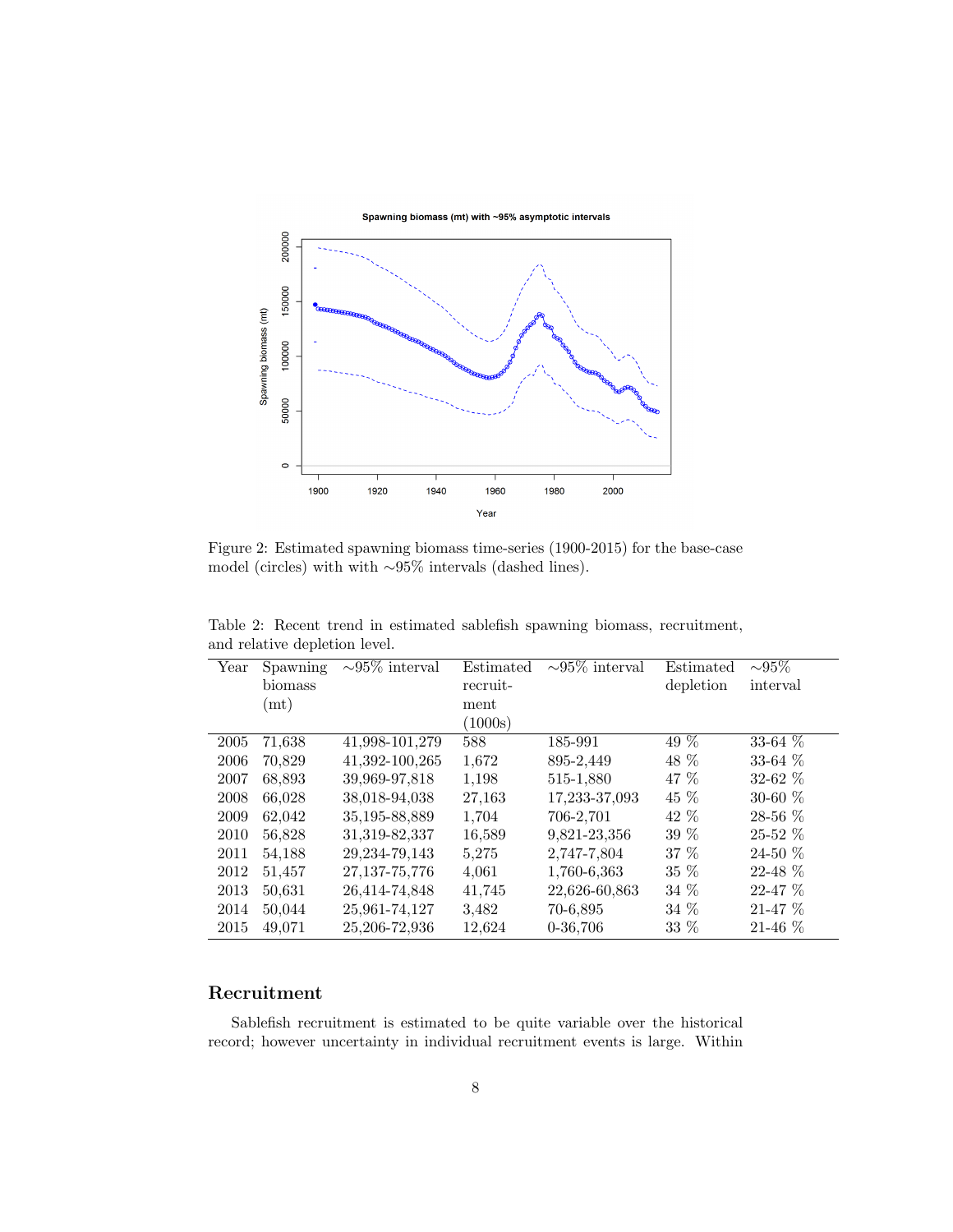this variability, the average recruitment is estimated to have declined steadily between the 1970s and 2007. Recruitments during the 1980s were, on average, roughly an order of magnitude higher than the very poor recent cohorts estimated between 2002 and 2005. It appears that large 1995, 1999, and 2000 year classes briefly slowed the rate of stock decline in the early 2000s and aboveaverage cohorts from 2008, 2010, and 2013 are currently moving through the population. More specifically, the 2013 cohort appears to be one of the top ten largest recruitments events in the history of the fishery. However, only the 2008 cohort has begun to mature and thus their contribution to the trend in spawning biomass remains minimal. Furthermore, the size of the 2010 cohort has been downgraded by 20% in the current assessment compared to the estimate from 2011, and the current estimate of the 2011 year class is less than one-third of the average-recruitment amount assumed in the last assessment.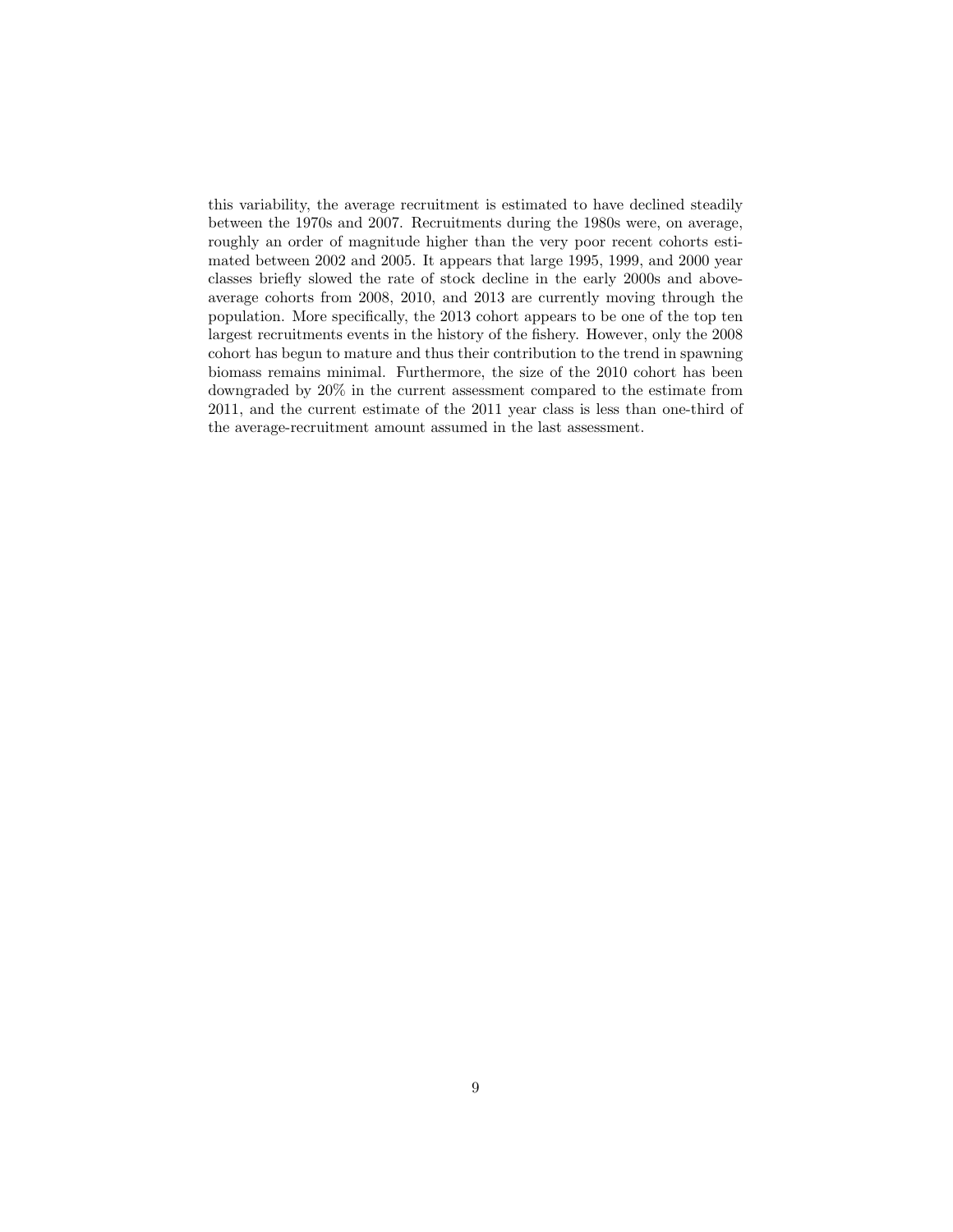

Age-0 recruits (1,000s) with ~95% asymptotic intervals

Figure 3: Time series of estimated sablefish recruitments for the base-case model (solid line) with ∼95% intervals (vertical lines; upper panel) and without intervals (lower-panel) to better visualize recent estimated trends.

## Reference points

Unfished female spawning biomass was estimated to be 147,209 mt, but this value is highly uncertain (∼95% interval: 113,472-180,946 mt). The manage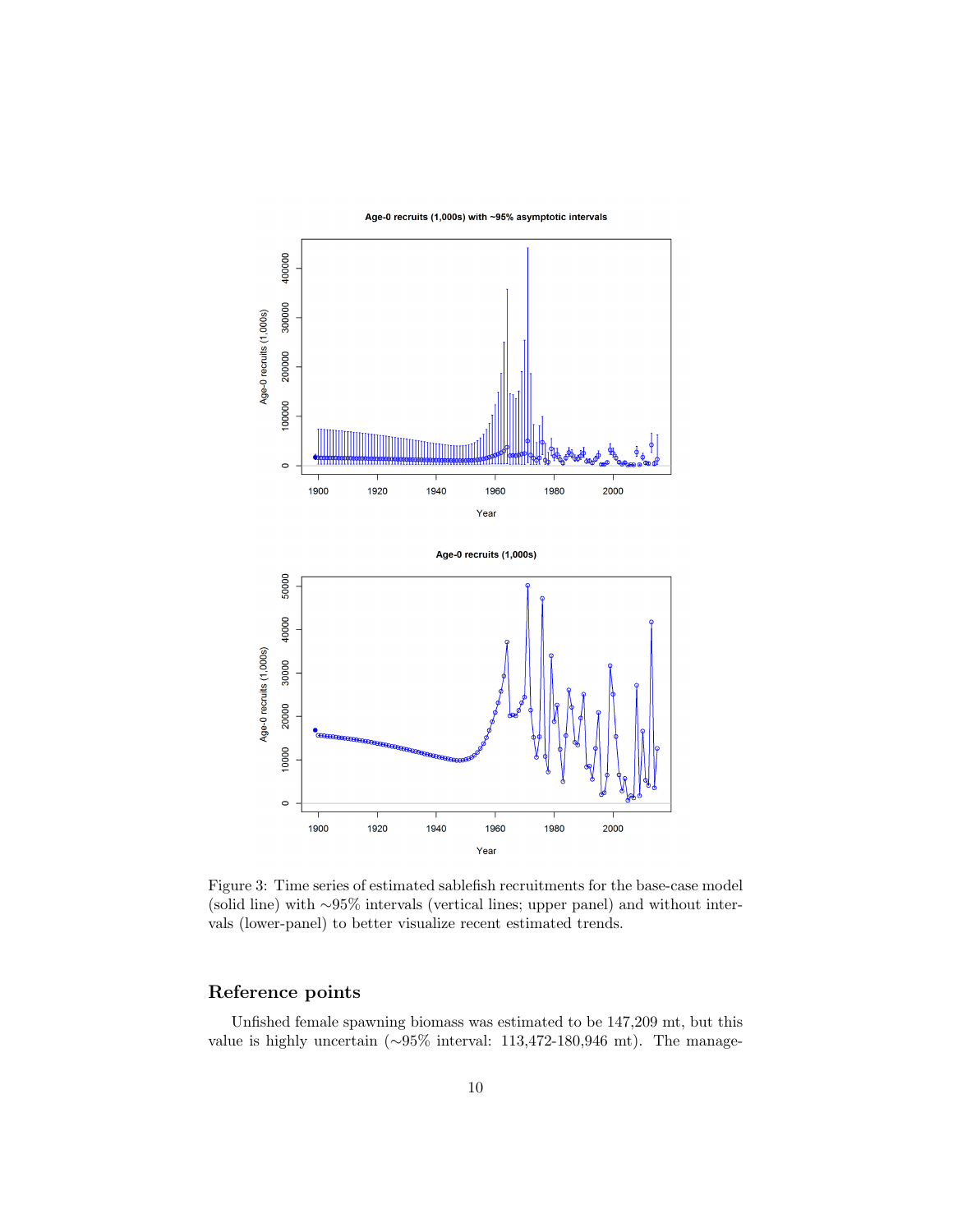ment target stock size  $(SB_{40\%})$  is therefore 58,884 mt, and the overfished threshold  $(SB_{25\%})$  is 36,802 mt. Total and age-4+ biomass at unexploited equilibrium were estimated to be 432,047 and 405,032 mt respectively. Because the steepness parameter is not estimated in this assessment, the uncertainty in equilibrium yields at the following reference points is grossly underestimated. Maximum sustainable yield (MSY), conditioned on current fishery selectivity and allocations, was estimated to occur at a spawning stock biomass of 43,149 (29% of unfished female spawning biomass), and produce a dead MSY catch (excluding discarded fish that are predicted to have survived) of 7,639 mt. However, the yield MSY varies almost linearly with steepness. Maximum sustainable yield is estimated to be achieved at an SPR of 41. This is very close to the yield, 7,290 mt, generated by the SPR (50%) that stabilizes the stock at the  $SB_{40\%}$ target. The fishing mortality target/overfishing level  $(SPR = 45\%)$  results in an intermediate equilibrium yield of 7,565 mt at a spawning biomass of 50,051 mt (34 % of the unfished equilibrium).





Figure 4: Time series of estimated relative spawning depletion from the basecase model (circles) with  $\sim 95\%$  interval (dashed lines).

## Exploitation status

The coast-wide abundance of sablefish was estimated to have dropped below the  $SB_{40}\%$  management target between 2009 and 2010 and is currently declining. The cause of this trend appears to be primarily due to relatively poor recruitments, as the fishing intensity remained below relative SPR target rates between 1988 and 2008. Although the estimated productivity and abso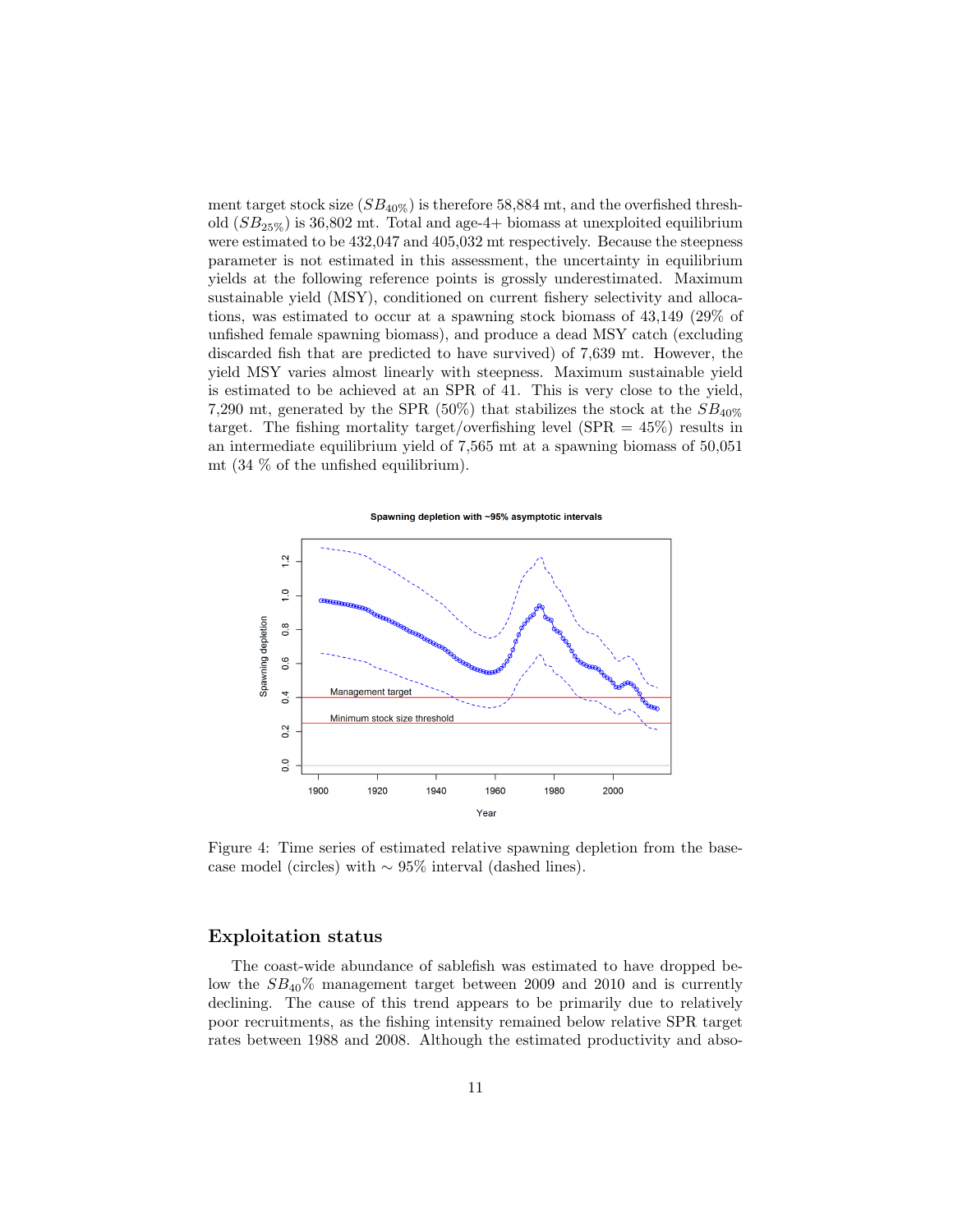lute scale of the stock are very poorly informed by the available data and are therefore highly sensitive to changes in model structure and treatment of data, all sensitivity or alternate models evaluated showed a current declining trend in biomass and increasing trend in fishing mortality.

Table 3: Recent trend in relative spawning potential ratio (1-SPR/1-  $SPR_{Target=0.45}$  and relative exploitation rate (catch/biomass of age-4 and older fish).

| Year | Relative | $\sim 95\%$ interval | Relative  | $\sqrt{95\%}$ interval |
|------|----------|----------------------|-----------|------------------------|
|      | SPR.     |                      | exploita- |                        |
|      |          |                      | tion rate |                        |
| 2005 | 78%      | 55-102%              | $2.8\%$   | $1.7 - 4\%$            |
| 2006 | $80\%$   | 56-104\%             | $2.9\%$   | $1.7 - 4.1\%$          |
| 2007 | 74%      | $51 - 97\%$          | $2.6\%$   | $1.5 - 3.7\%$          |
| 2008 | 87%      | 62-112%              | $3\%$     | $1.8 - 4.3\%$          |
| 2009 | 109%     | 82-136%              | $4.1\%$   | $2.3 - 5.8\%$          |
| 2010 | 112\%    | 85-140\%             | $4.2\%$   | $2.3 - 6\%$            |
| 2011 | 113\%    | 85-140\%             | $4.2\%$   | $2.3 - 6.2\%$          |
| 2012 | 101\%    | 73-130%              | $3.3\%$   | $1.8 - 4.7\%$          |
| 2013 | $85\%$   | 58-113%              | $2.7\%$   | $1.5 - 4\%$            |
| 2014 | 84%      | 56-112\%             | 2.7%      | $1.5 - 4\%$            |



Figure 5: Time series of estimated relative spawning potential ratio (1-SPR/1-  $SPR_{Target=0.45}$ ) for the base-case model (round points) with ∼95% intervals (dashed lines). Values of relative SPR above 1.0 (100% in the table above) reflect harvests in excess of the current overfishing proxy.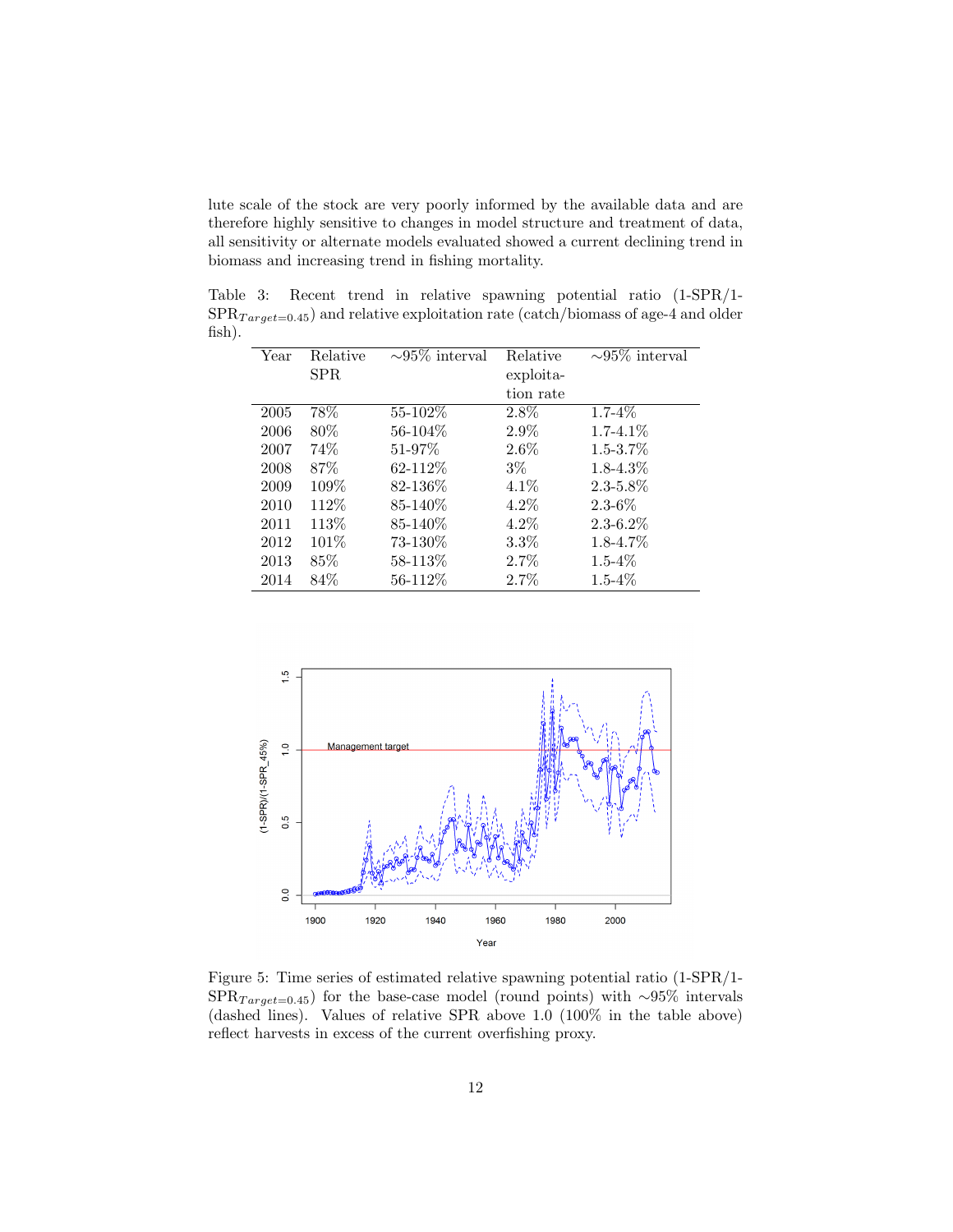

Figure 6: Estimated relative spawning potential ratio relative to the proxy target/limit of 45% vs. estimated spawning biomass relative to the proxy 40% level from the base-case model. Higher spawning output occurs on the right side of the x-axis, higher exploitation rates occur on the upper side of the y-axis. The filled circle indicates 2014.

## Management performance

The sablefish fishery has been managed with a rich history of seasons, sizelimits, trip-limits, and a complex permit system. Coast-wide yield-targets have been divided among the different gears (hook-and-line, pot, and trawl), fishery sectors (including both limited entry and open access), as well as north and south of  $36°$  latitude. Peak catches occurred in the late 1970s just prior to the imposition of the first catch limits. Since 2005, the total estimated dead catch has been only 63% of the sum of the OFLs (ABCs at the time) and 74% of the ACLs (OYs at the time). In only one year of the last 10 years, 2008, does the dead catch estimated in the assessment exceed the ACL (and OFL) by 4%  $(2\%).$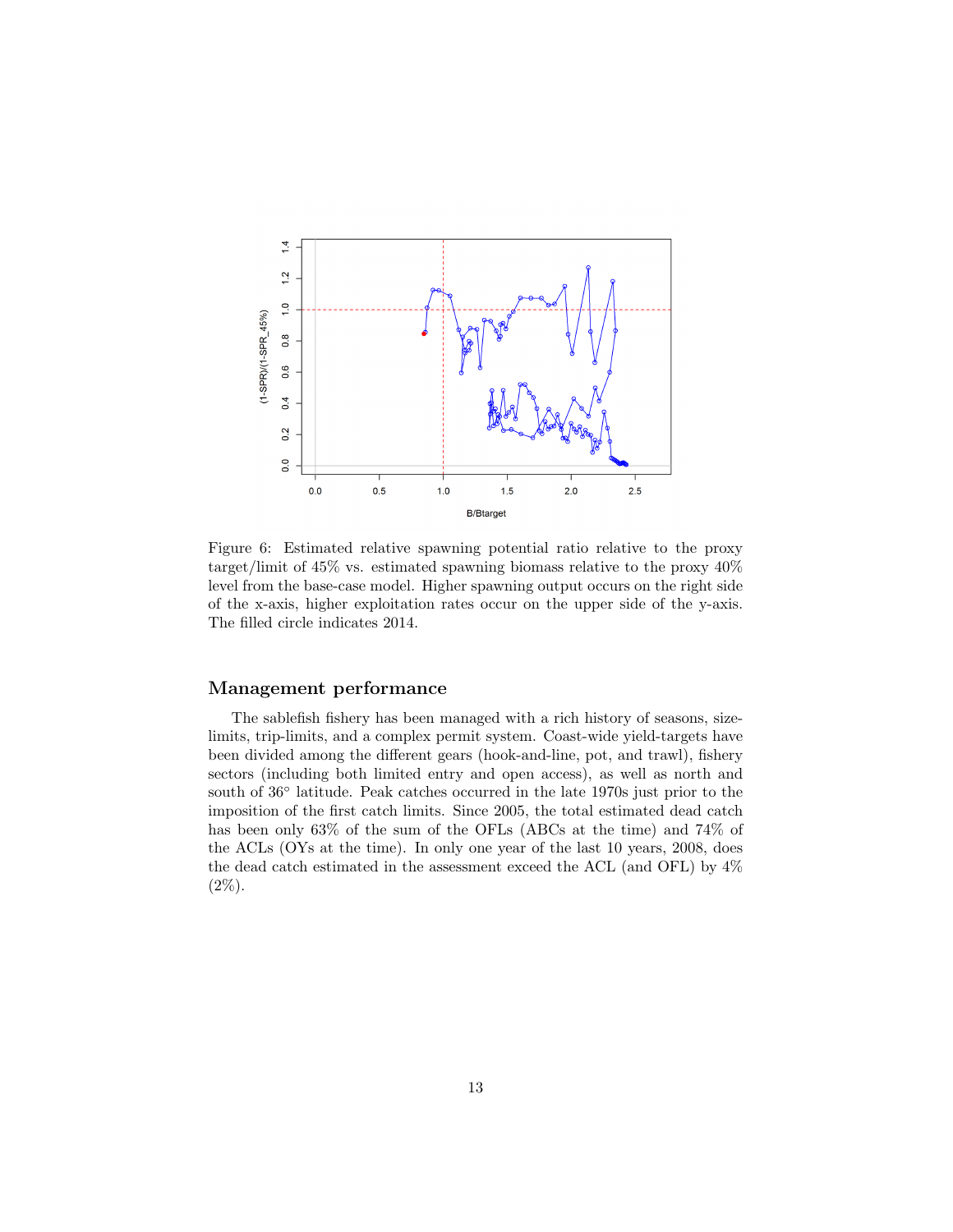| Year | $\mathrm{m}\mathrm{t}\mathrm{)}^{1}$<br>OFL | $\mathrm{m}\mathrm{t}\mathrm{)}^1$<br>ACL | Landings<br>$\rm (mt)$ | $\overline{(mt)^2}$<br>Estimated dead catch |
|------|---------------------------------------------|-------------------------------------------|------------------------|---------------------------------------------|
| 2005 | 8471                                        | 7761                                      | 6203                   | 6537.77                                     |
| 2006 | 8175                                        | 7634                                      | 6195                   | 6508.40                                     |
| 2007 | 6210                                        | 5934                                      | 5237                   | 5493.03                                     |
| 2008 | 6058                                        | 5934                                      | 5868                   | 6158.67                                     |
| 2009 | 9914                                        | 8423                                      | 7198                   | 7718.91                                     |
| 2010 | 9217                                        | 7729                                      | 6828                   | 7273.60                                     |
| 2011 | 8808                                        | 6813                                      | 6404                   | 6733.72                                     |
| 2012 | 8623                                        | 6605                                      | 5238                   | 5497.94                                     |
| 2013 | 6621                                        | 5451                                      | 4113                   | 4311.34                                     |
| 2014 | 7158                                        | 5909                                      | 4156                   | 4453.90                                     |
| 2015 | 7857                                        | 6512                                      |                        |                                             |

Table 4: Recent trend in sablefish landings and estimated total dead catch (mt) relative to OFL (ABCs at the time) and ACLs (OYs at the time).

1 Includes both the southern and northern management areas where separate values were applied.

2 Includes discards estimated within the stock assessment and therefore may differ from total mortality reports used by management.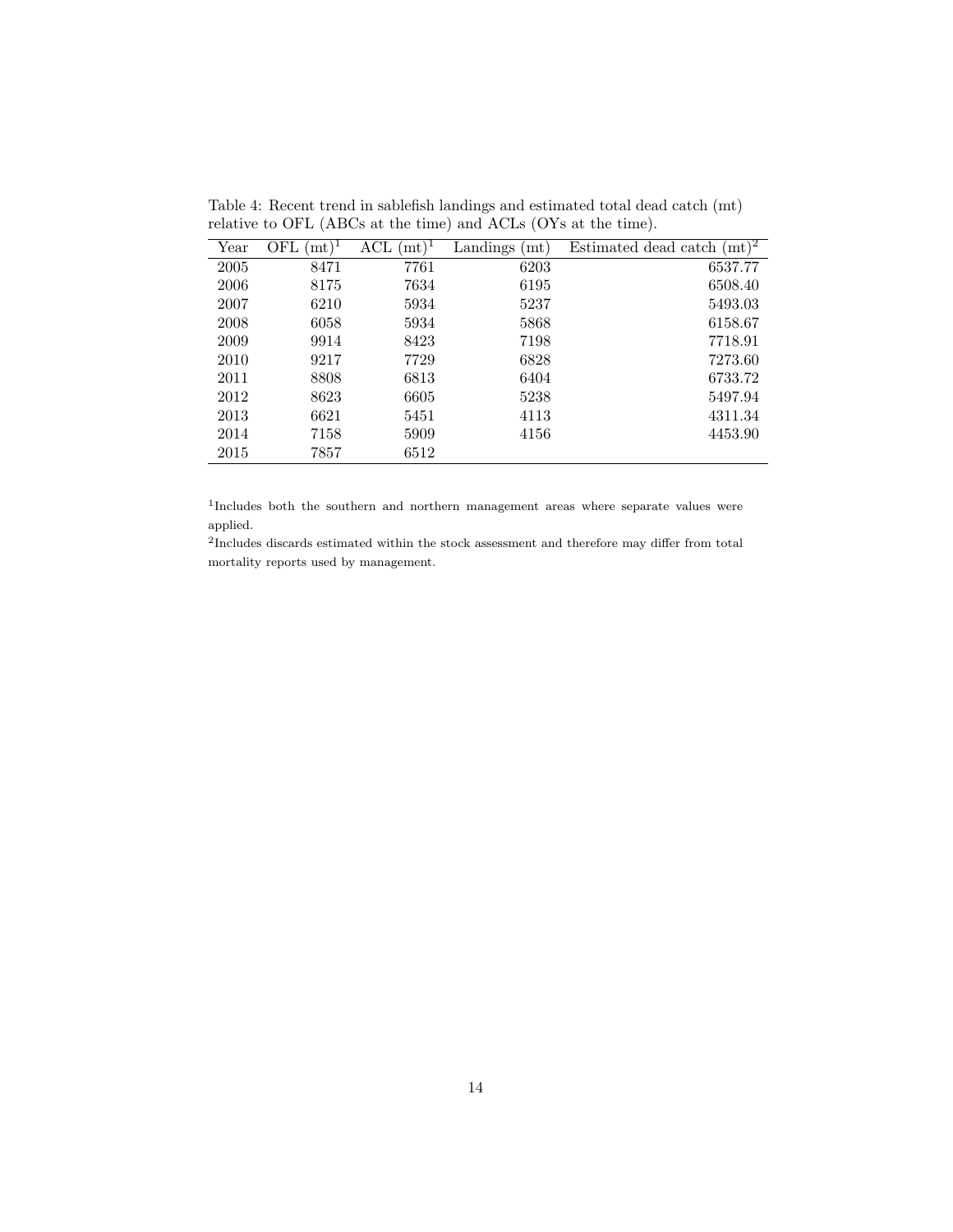

Figure 7: Recent (and current) sablefish OFLs (ABCs prior to 2011), and ACLs (OYs prior to 2011), in relation to recent total landings and estimated total dead catch (excludes discarded fish that are predicted to have survived) from the base-case model.

## Unresolved problems and major uncertainties

The available data for sablefish are largely uninformative about the absolute size and productivity of the stock. This is largely due to the one-way-trip nature of the historical series: a slow and steady decline in spawning biomass consistent with a larger less productive stock, a smaller more productive stock, or many combinations in between. Historical catches provide some information about the minimum stock size needed to have supported the observed time-series but little information about the upper bounds for the stock size. Likelihood profiles, parameter estimates, and general model behavior illustrate that small changes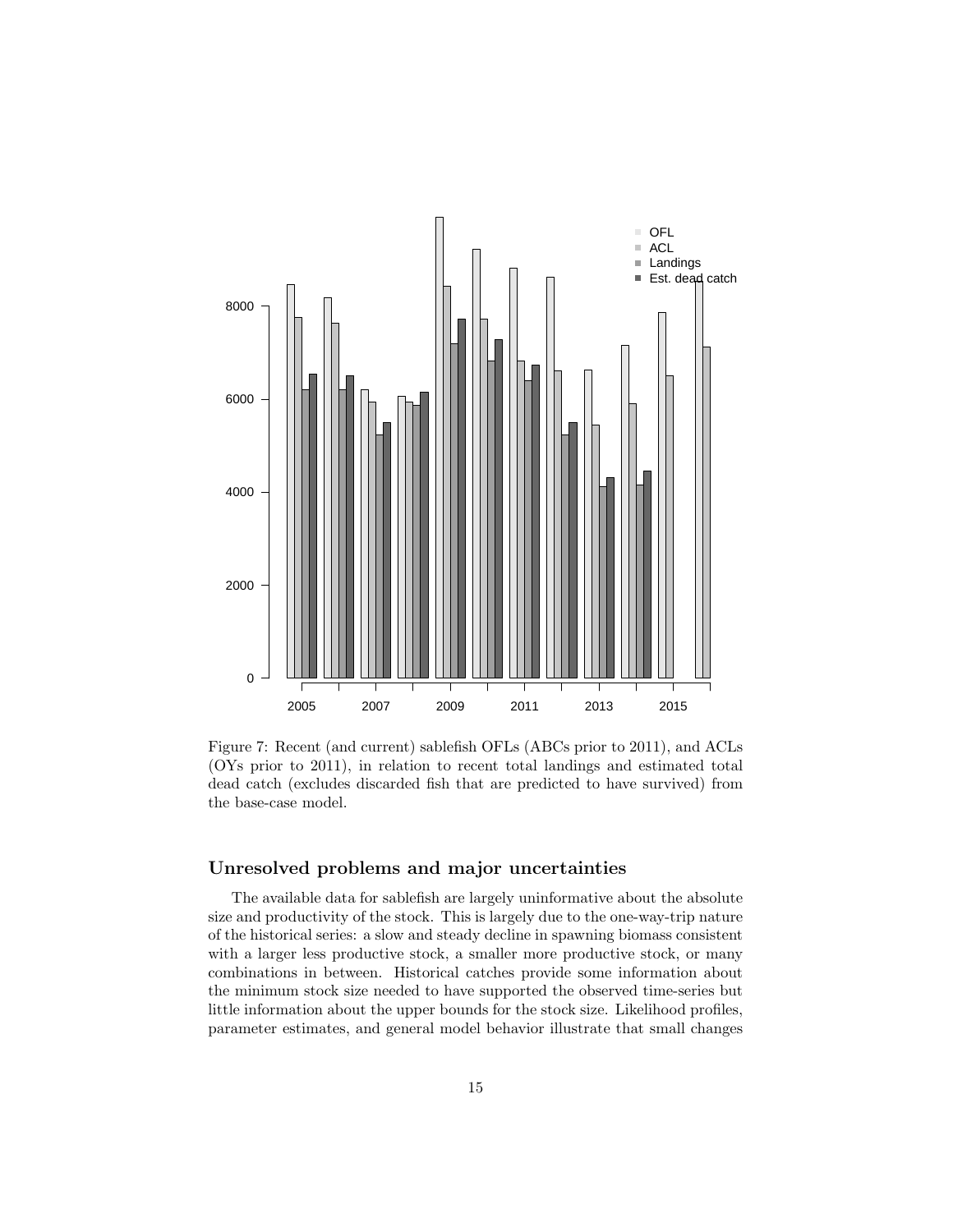in many parameters can result in differing point estimates for management reference points, however the uncertainty about these estimates remains large unless leading model parameters, such as natural mortality, survey catchability, as well as historical recruitments, are fixed at arbitrarily selected values. This assessment includes the uncertainty for these unknown quantities, with the exception of steepness. This uncertainty will remain until a more informative time-series and better quality demographic and biological information is accumulated for the stock.

Uncertainty in the properties of current aging methods (both potential bias and imprecision), as well as relatively sparse fishery sampling, result in age data that are less reliable than would be preferred. Similarly, because sablefish grow very rapidly and reach near-asymptotic length in their first decade of life, length-frequency data is not particularly informative about historical patterns in recruitment. The patterns observed in historical sablefish recruitment suggest that the stock trajectory (via shifts in recruitment strength) is closely linked to productivity regimes in the California current. Uncertainty in future environmental conditions, changes in the timing, dynamics, and productivity of the California current ecosystem, via climate change, or cycles similar to the historical period, should be considered a significant source of uncertainty in all projections of stock status.

The ongoing NWFSC Shelf-Slope trawl survey is a fairly precise relative index of abundance over a broad demographic component of the sablefish stock (although not the entire stock, as some of the stock resides in waters deeper than 1260 m, the limit of the survey, and is therefore unobserved). This index has the potential to inform future stock assessments about the scale of the sablefish population relative to the catches being removed (assuming these are enumerated reasonably accurately), however such information will require contrast in the observed declining survey trend. Therefore, although there is the potential to considerably reduce the current uncertainty in sablefish stock size and dynamics, it will likely take several years of contrasting trend in the survey to do so.

## Forecasts

The reported forecasts are based on the application of the 40-10 harvest control rule and the  $F_{45}$ % overfishing limit/target (OFL). In addition, a reduction to the OFL of 8.7% was applied representing the application of a P∗ of 0.40 and the Category 1 stock proxy uncertainty  $\sigma$  of 0.36 (but without applying an additional buffer for management uncertainty). These values reflect the Pacific Fishery Management Council (PFMC) decisions made during the November 2011 meeting.

This projection is intended to provide a yardstick with which to gauge the likely trajectory of the stock. Catch allocation used for the forecast reflects the average distribution of fishing intensity among fleets (hook-and- line, pot, and trawl) during 2012-2014 and it is also assumed that discarding and retention behavior does not differ from recent years (supplementary analyses provided to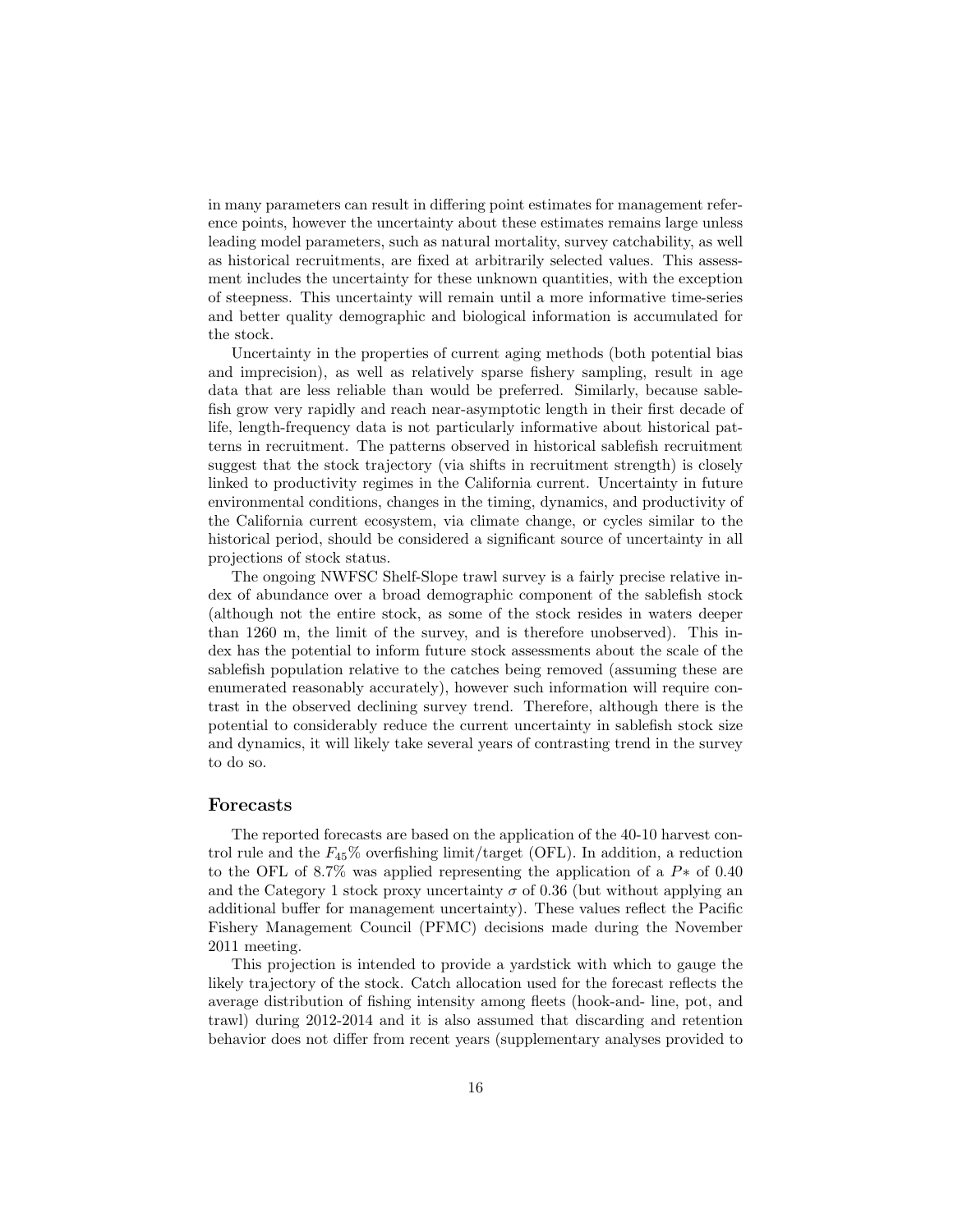the GMT did indicate some sensitivity to these assumptions). A representation of the uncertainty about projected stock sizes is presented in the decision table along with two markedly different alternative catch streams.

Current forecasts predict a slow increase in the spawning stock, with a relatively large probability that the stock will remain below the target spawning biomass for several more years as the 2008, 2010, and 2013 cohorts fully mature. Forecast values are highly uncertain, and given this uncertainty, and the number of years the stock is projected to remain at low levels, it is possible that the stock will be assessed to be below the overfished threshold during the next several cycles. However, additional trawl survey observations may help to better inform the estimate of the 2008, 2010, and 2013 cohort sizes. The full implications of the current uncertainty in stock trajectory and scale can be best evaluated in the decision table in the following section (the central panel of which duplicates the following table).

Table 5: Projection of potential sablefish OFL, ACL, and estimated spawning biomass and depletion for the base-case model based on the 40:10 correction to the  $F_{45}$ % overfishing limit/target (OFL) and an 8.7% reduction to approximate the  $P^*$  approach. Catch allocation used for the forecast reflects the average distribution of fishing intensity among fleets (hook-and-line, pot, and trawl) during 2012-2013.

| Year | OFL <sup>1</sup><br>(mt) | $\rm ABC^{1}$<br>$\mathbf{m}$ t) | $\rm ACL^{1}$<br>(mt) | Spawning biomass<br>(mt) | Relative depletion |
|------|--------------------------|----------------------------------|-----------------------|--------------------------|--------------------|
| 2015 | 7857                     | 7173                             | 6512                  | 6512                     | 33%                |
| 2016 | 8526                     | 7784                             | 7121                  | 7121                     | 35%                |
| 2017 | 7596                     | 6935                             | 6602                  | 51469                    | 35%                |
| 2018 | 7879                     | 7194                             | 6902                  | 52503                    | 36\%               |
| 2019 | 8050                     | 7350                             | 7086                  | 53162                    | 36\%               |
| 2020 | 8217                     | 7502                             | 7253                  | 53544                    | 36\%               |
| 2021 | 8286                     | 7565                             | 7323                  | 53727                    | 36\%               |
| 2022 | 8185                     | 7473                             | 7238                  | 53812                    | 37%                |
| 2023 | 8105                     | 7400                             | 7172                  | 53913                    | 37%                |
| 2024 | 8070                     | 7368                             | 7148                  | 54039                    | 37%                |
| 2025 | 8043                     | 7343                             | 7131                  | 54182                    | 37%                |
| 2026 | 8018                     | 7320                             | 7116                  | 54330                    | 37\%               |

<sup>1</sup>OFL/ABC/ACL values for 2015 and 2016 have already been adopted, and are not based on the results of this assessment.

## Decision Table

The decision table reports 12-year projections for alternate states of nature (columns) and management options (rows) beginning in 2017. The results of this table are conditioned on the already-specified ACLs for 2015 and 2016 being achieved exactly. It is common to select an 'axis of uncertainty' from leading parameters, model structure or historical catch levels, to best bracket the range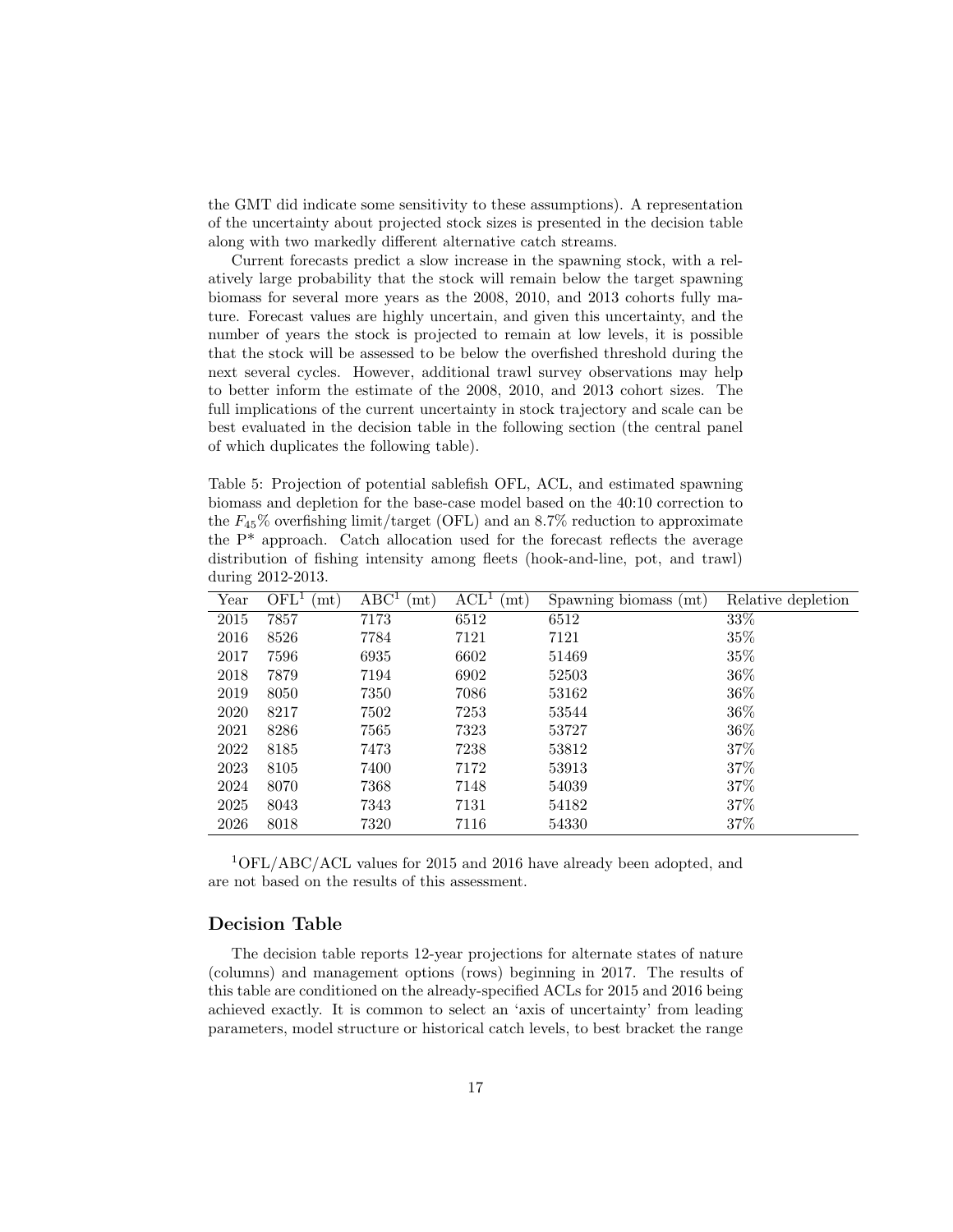of possible states of nature. For this assessment, due to the explicit inclusion of uncertainty in natural mortality, survey catchability, and scale of the stockrecruit function, asymptotic intervals are very broad. In 2011, steepness was evaluated as a possible axis of uncertainty, but even a broad range (from 0.3-0.9) underrepresented the forecast uncertainty relative to that implied by the parameter uncertainty already included. Therefore, the percentiles of the asymptotic distribution are used to describe the relative probabilities among the states of nature. Low and high columns are based on the  $12.5^{th}$  and  $87.5^{th}$  percentiles of the distribution about the maximum likelihood estimates for: depletion, relative SPR (in reverse order to match depletion; i.e., larger values implying greater relative fishing intensity are reported first), and spawning biomass from the base-case model. Catch allocation used for the forecast reflects the average distribution of fishing intensity among fleets (hook-and-line, pot, and trawl) during 2012-2013.

The probability that the stock is already overfished  $(<25\%B_0$ ) in 2015, based upon the estimated status and asymptotic uncertainty is 8%) (Table 9). Further, given any status much below the estimated current spawning biomass, the stock is not projected to increase appreciably over the duration of these forecasts.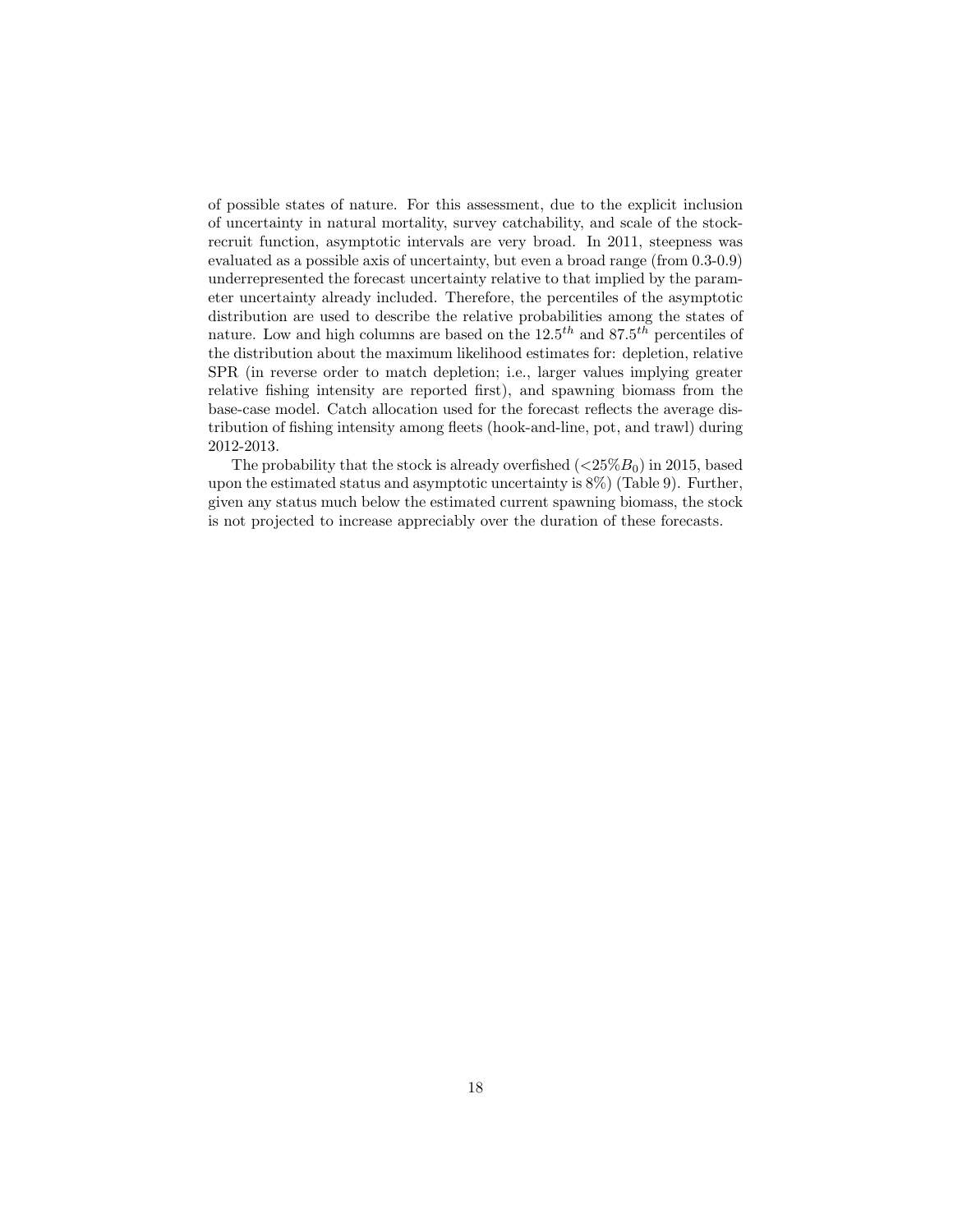Table 6: Decision table of 12-year projections for alternate states of nature (columns) and management options (rows) beginning in 2017. The percentiles of the asymptotic distribution are used to describe the relative probabilities among the states of nature. Values of relative SPR that exceed 100% indicate overfishing; order is reversed to maintain the 'lower-to-higher' pattern consistent with other quantities, i.e., larger values implying greater relative fishing intensity are reported on the left side of the table. The results of this table are conditioned on the already-specified ACLs for 2015 and 2016 being achieved exactly.

| Management alt |                   |                   | State of nature   |                  |                      |                   |             |                     |        |                  |          |
|----------------|-------------------|-------------------|-------------------|------------------|----------------------|-------------------|-------------|---------------------|--------|------------------|----------|
|                |                   |                   |                   | $12.5^{th}$ pctl |                      |                   |             | Max likelihood est. |        | $87.5^{th}$ pctl |          |
|                | Year              | Dead              | $De$ pl           | Rel              | Spawning Depl Rel    |                   |             | $Spawning$ Depl     |        | Rel              | Spawning |
|                |                   | catch             |                   | SPR              | biomass              |                   | ${\rm SPR}$ | biomass             |        | SPR              | biomass  |
|                |                   | (mt)              |                   |                  | (mt)                 |                   |             | (mt)                |        |                  | (mt)     |
| $12.5^{th}$    | $\overline{2017}$ | $\overline{4053}$ | $\overline{27\%}$ | $80\%$           | 36215                | $\overline{35\%}$ | 64%         | 51469               | 43%    | 49%              | 66724    |
| pctl           | 2018              | 4389              | $28\%$            | 81%              | 37517                | 36%               | 66%         | 53472               | 45%    | $50\%$           | 69427    |
| 40:10          | 2019              | 4659              | 29%               | 83%              | 38423                | 37%               | 67%         | 55174               | 46%    | $50\%$           | 71925    |
| catch          | 2020              | 4914              | 29%               | 85%              | 38913                | $38\%$            | 67%         | 56605               | 48%    | 49%              | 74296    |
|                | 2021              | 5091              | 29%               | 87%              | 39061                | 39%               | 68%         | 57816               | 49%    | 49%              | 76572    |
|                | 2022              | 5143              | 29%               | 89%              | 38994                | 40%               | 68%         | 58878               | $51\%$ | $48\%$           | 78761    |
|                | 2023              | 5188              | $29\%$            | 91%              | 38849                | 41%               | 69%         | 59869               | $52\%$ | 47%              | 80890    |
|                | 2024              | 5244              | $29\%$            | 92%              | 38682                | 41%               | 69%         | 60813               | 54%    | 47%              | 82944    |
|                | 2025              | 5293              | $29\%$            | $93\%$           | 38521                | 42%               | 70%         | 61717               | $55\%$ | 47%              | 84913    |
|                | 2026              | 5334              | 29%               | 94%              | 38375                | 43%               | 70%         | 62583               | $56\%$ | 46%              | 86792    |
|                | 2017              | 6602              | $27\%$            | 110%             | 36215                | 35%               | $91\%$      | 51469               | 43%    | 73%              | 66724    |
|                | 2018              | 6902              | 27%               | 111%             | 36565                | 36%               | $92\%$      | 52518               | 44%    | 73%              | 68470    |
| 40:10          | 2019              | 7086              | $27\%$            | 113%             | 36440                | $36\%$            | $92\%$      | 53190               | 45%    | 71%              | 69939    |
| catch          | 2020              | 7253              | 27%               | 114%             | 35897                | 36%               | 92%         | 53587               | 46%    | 70%              | 71277    |
|                | 2021              | 7323              | 26%               | 116%             | 35050                | 37%               | 92%         | 53796               | 47%    | 68%              | 72542    |
|                | 2022              | 7238              | 26%               | 118%             | 34052                | 37%               | 92%         | 53909               | 48%    | 67%              | 73765    |
|                | 2023              | 7172              | $25\%$            | $119\%$          | $33057\,$            | 37%               | 92%         | 54027               | 49%    | $65\%$           | 74997    |
|                | 2024              | 7148              | $24\%$            | 120%             | 32105                | 37%               | 92%         | 54162               | 49%    | 64%              | 76219    |
|                | 2025              | 7131              | 24%               | 121%             | $31210\,$            | 37%               | 92%         | 54312               | $50\%$ | $63\%$           | 77414    |
|                | 2026              | 7116              | $23\%$            | 122%             | 30366                | 37%               | 92%         | 54469               | $51\%$ | $63\%$           | 78572    |
| $87.5^{th}$    | 2017              | 9151              | 27%               | 130%             | 36215                | 35%               | 111%        | 51469               | 43%    | $92\%$           | 66724    |
| pctl           | 2018              | 9415              | $27\%$            | 132%             | 35614                | $35\%$            | 112%        | 51564               | 43%    | 92%              | 67513    |
| 40:10          | 2019              | 9514              | 26%               | 134%             | 34466                | 35%               | 112\%       | 51213               | 44%    | 90%              | 67959    |
| catch          | 2020              | 9592              | 25%               | 137%             | 32913                | 34%               | 113%        | 50593               | 44%    | 89%              | 68274    |
|                | 2021              | 9556              | $24\%$            | 139%             | $31101\,$            | 34%               | 113%        | 49821               | 44%    | 87%              | 68541    |
|                | 2022              | 9334              | $22\%$            | 141%             | 29207                | $33\%$            | 113%        | 49009               | 44%    | $85\%$           | 68811    |
|                | 2023              | 9157              | $21\%$            | 143%             | $\boldsymbol{27394}$ | $33\%$            | 113%        | 48276               | 45%    | $83\%$           | 69157    |
|                | 2024              | 9051              | 20%               | 145%             | 25685                | 32%               | 113%        | 47619               | 45%    | 82%              | 69553    |
|                | 2025              | 8968              | 19%               | 146%             | 24071                | 32%               | 114%        | 47023               | 45%    | 81\%             | 69975    |
|                | 2026              | 8897              | 17%               |                  | 148% 22535           | 32%               |             | 114% 46471          | 46%    | 80%              | 70407    |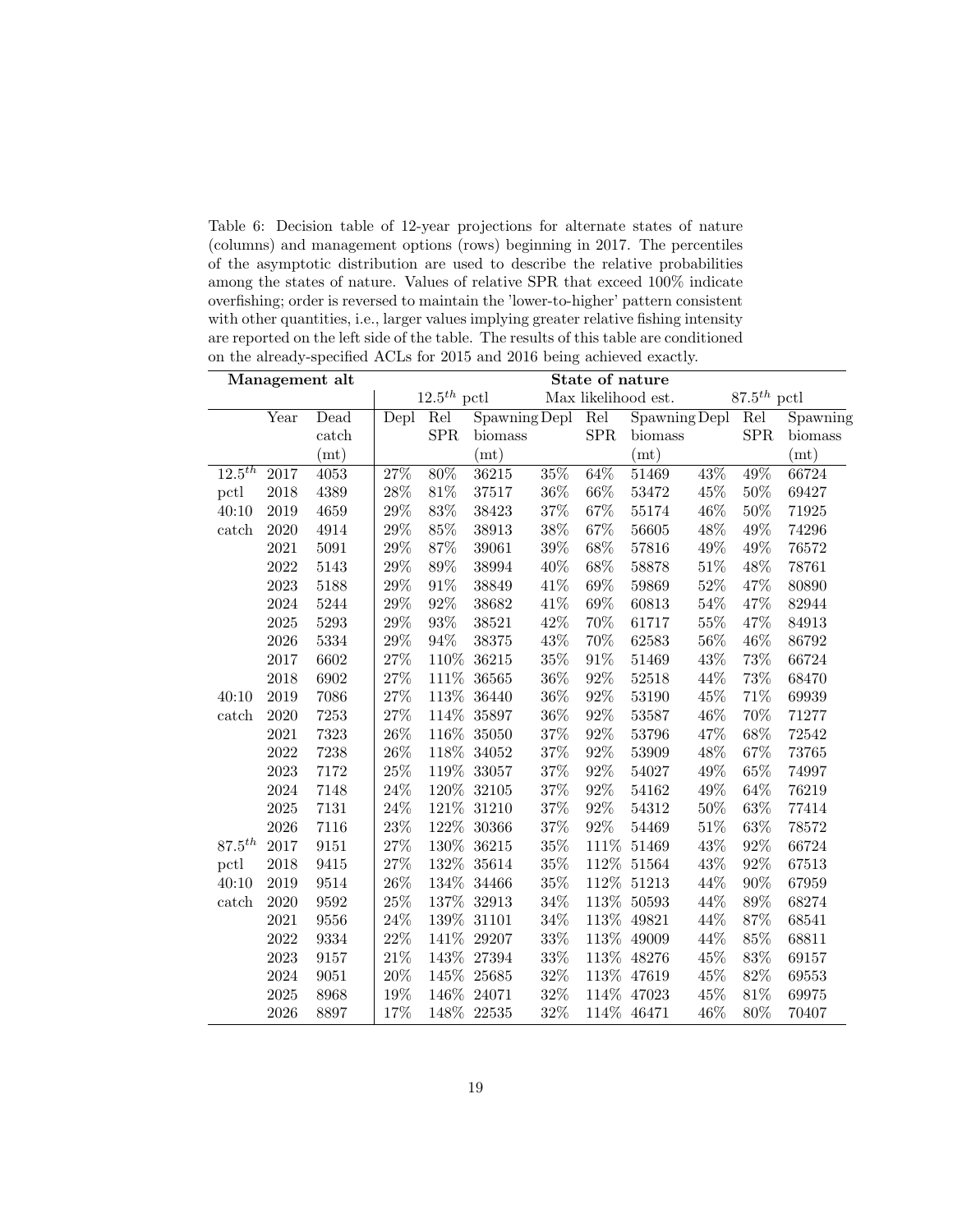## Research and Data Needs

The following research could improve the ability of this assessment to reliably model sablefish population dynamics in the future:

- 1. Continue the annual NWFSC Shelf-Slope trawl survey time-series. Future improvements in the precision of estimates of absolute stock size and productivity are reliant upon observing some contrast in stock trend (other than a one-way trip) with an unbroken survey index. Only a longer, more informative survey time-series will provide stock-specific and data-based information on the steepness parameter governing the sablefish stock and recruitment relationship.
- 2. Investigate aging methods that could prove more precise than current break-and-burn methods. If age data were more accurate, cohorts could be better tracked to older ages and estimates of historical year-class strengths may be improved. Further studies to investigate the potential for bias in aging methods should be conducted; these results will have a strong effect on natural mortality estimates.
- 3. Evaluate potential causes of residual patterns in the fit to larger cohorts in the age data (particularly the 1999 and 2000 cohorts) and for residual patterns in the fit to the size data.
- 4. Model results were quite sensitive to changes in the maturity schedule, yet the available information is very outdated, in addition to being variable among sources, years and regions. The routine collection of samples to refine estimates of biological parameters, particularly maturity and fecundity would greatly benefit the reliability of this assessment.
- 5. Age sampling from the commercial fishery has generally been sparse compared to other groundfish and relative to the importance of this stock to west coast fisheries. Work toward further standardization of state and federal biological sampling programs would make the data more informative, by reducing sampling variability. For example, during most of the last 30 years at least one state has collected sexed-length observations, while at least one has not. If an increased fraction of both the catch was available for sampling at-sea, or in-port in a non-dressed form, then more consistent demographic information could result.
- 6. Continued refinement of the historical landings estimates for Washington, subsequent to the large data entry of historical fish-ticket information currently underway, will likely produce a more accurate time-series of mortality and would complement the completed efforts to reconstruct California and Oregon landings.
- 7. Given the migratory nature and broad distribution of sablefish along the Pacific Rim, it is important to continue to evaluate the spatial aspects of the assessments, including the northern boundary with Canada, and the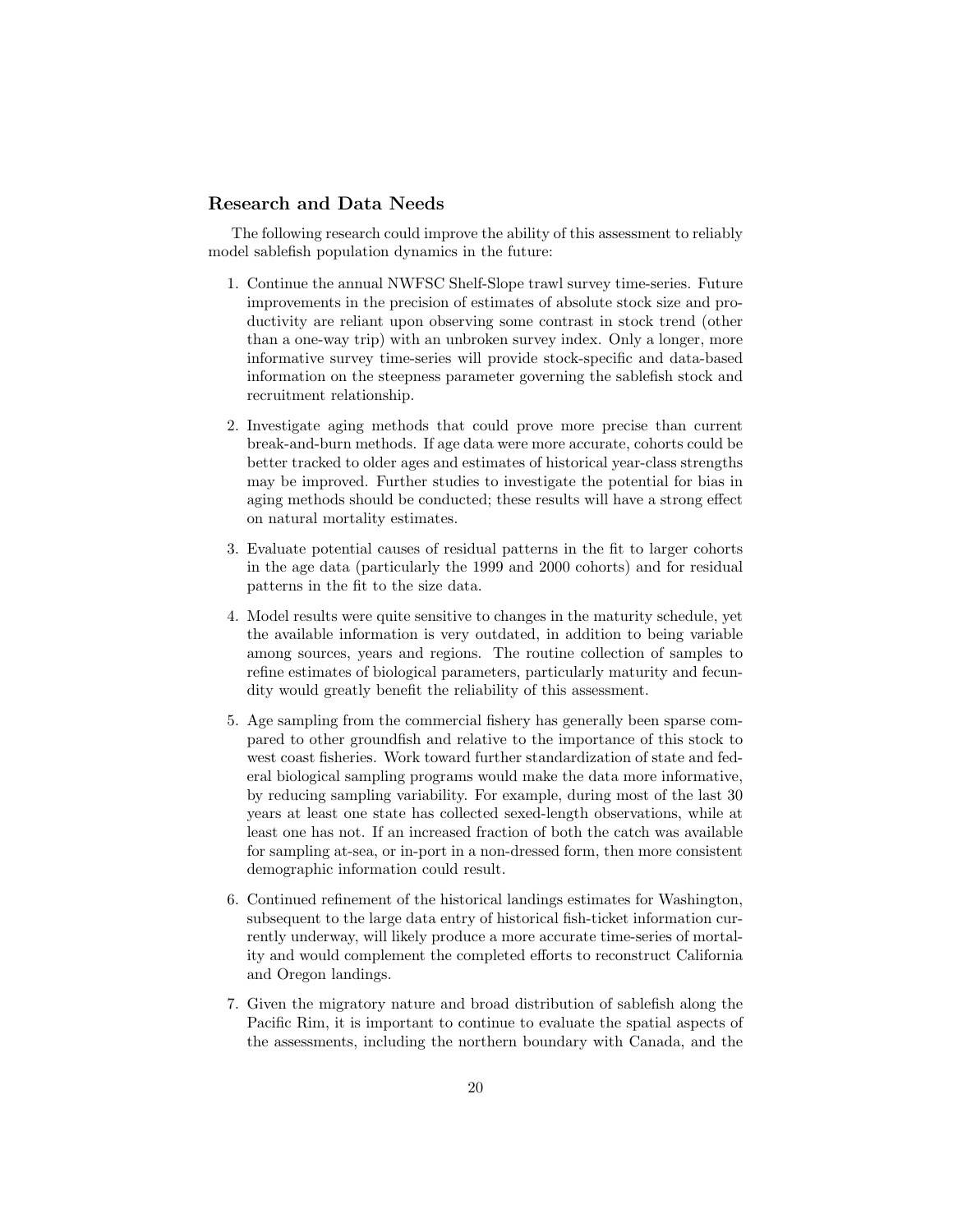connectivity with offshore seamounts. A joint assessment with Canadian and Alaskan scientists could be warranted, following the approach taken by the International Pacific Halibut Commission.

- 8. Continue to evaluate methods to capture information regarding environmental and ecosystem variability in stock assessments. Further, historical records of particularly large year classes (e.g., 1947 reported by sport fishermen in central California) could be investigated to better inform the historical period.
- 9. Assessments prior to 2011 relied upon independent databases for collecting and analyzing biological sampling from the three states. Washington, California, and Oregon have now loaded all available data into PacFINs Biological Data System, where it can be retrieved and analyzed in a consistent and documented format. However, information is still missing from some records, and a small number of samples were unsuitable for analysis due to incomplete or jumbled records. An effort to either repair or remove any unreliable information could improve the speed and accuracy of future analyses.
- 10. There is uncertainty in the accuracy of the dressed to whole weight conversions used in some situations to estimate fishery landings. Following Oregons lead, this topic should be investigated, and total landed catch estimates adjusted, according to the best available conversion information (Table 7).